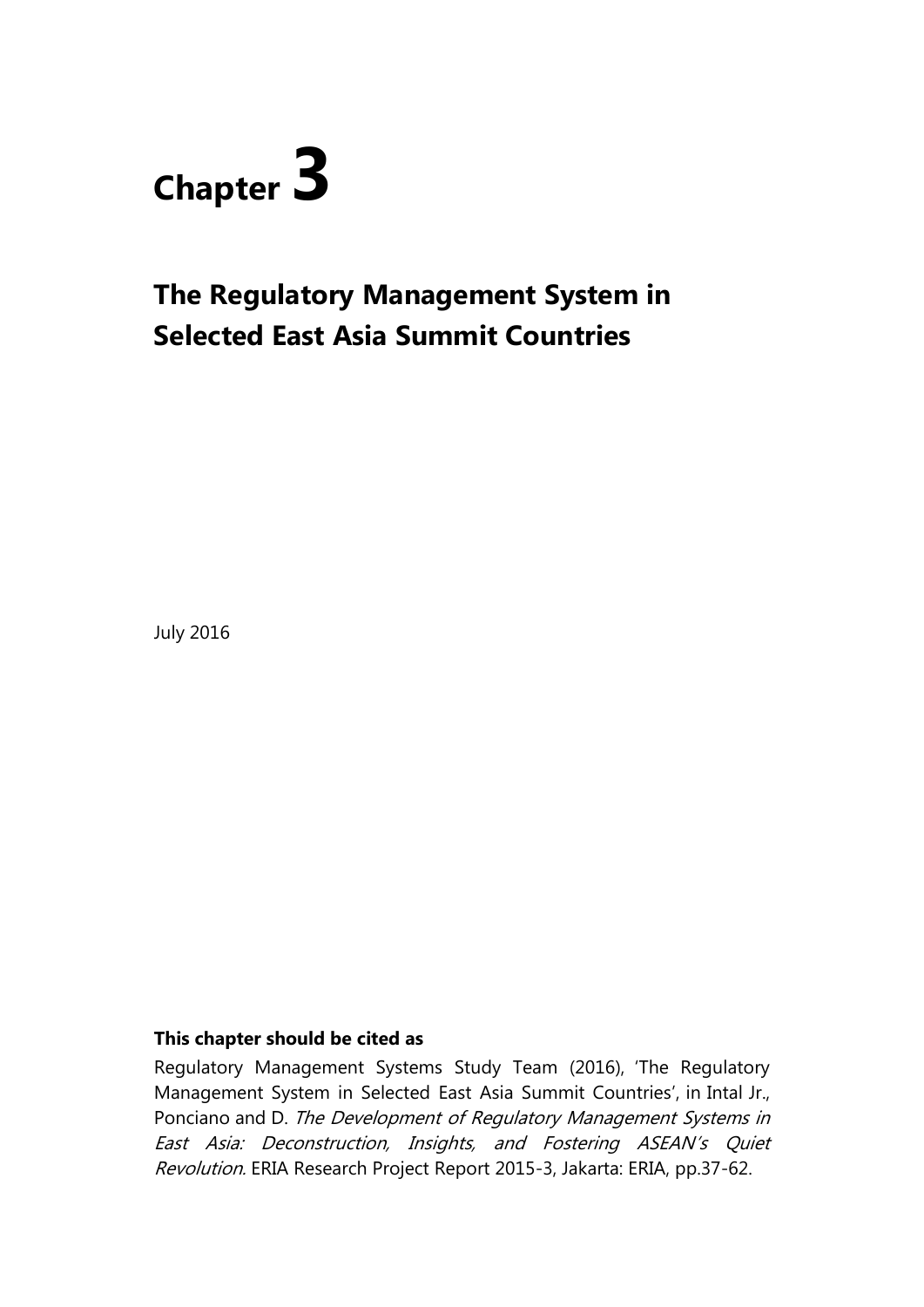### **Chapter III**

## **The Regulatory Management System in Selected East Asia Summit Countries**

### **3.1. Australia, New Zealand, Singapore, and South Korea**

The first three countries have been the front runners in the development of a well-performing regulatory management system (RMS). Indeed, Australia was one of the earliest in the world to develop a coherent system of RMS (Carroll and Bounds, 2016, p.39) while New Zealand moved over a short period of time '…from being one of the most heavily regulated economies in the OECD to being on the regulatory frontier' (Gill and Fenwick, 2016, p.3). Singapore virtually leads the world in rankings on regulatory quality and ease of doing business (EODB). Its RMS is also unique in the world in that it relies less on government ministries but rather on '…specially established committee or commission representing various important stakeholders' (Lim, 2015, p.4); indeed, an important institutional innovation towards a stakeholder-centric RMS. All three countries are in the world's top 10 in the rankings on governance indicators, headlined by Singapore and New Zealand as the world's top two.

Australia.<sup>4</sup> The development of Australia's RMS has been a 30-year enterprise, driven by and woven into the waves of structural and policy reforms the country undertook during the period since the 1980s. The impulse for reform in the 1980s was the '…sharpened Australian appreciation that major productivity reforms were necessary if Australia was to successfully face increasingly competitive international challenges, at a time when its economic performance was relatively weak' (Carroll and Bounds, 2016, p.7).

The systematic waves of reform since the mid-1980s started with major macroeconomic reforms (floating of the Australian dollar, financial deregulation, tariff reduction, and selective sector-based reforms) over the 1983–1996 period, followed primarily by sector-based microeconomic reforms highlighted by the

 $\overline{a}$  $4$  This subsection is taken or draws heavily from Carroll and Bounds (2016).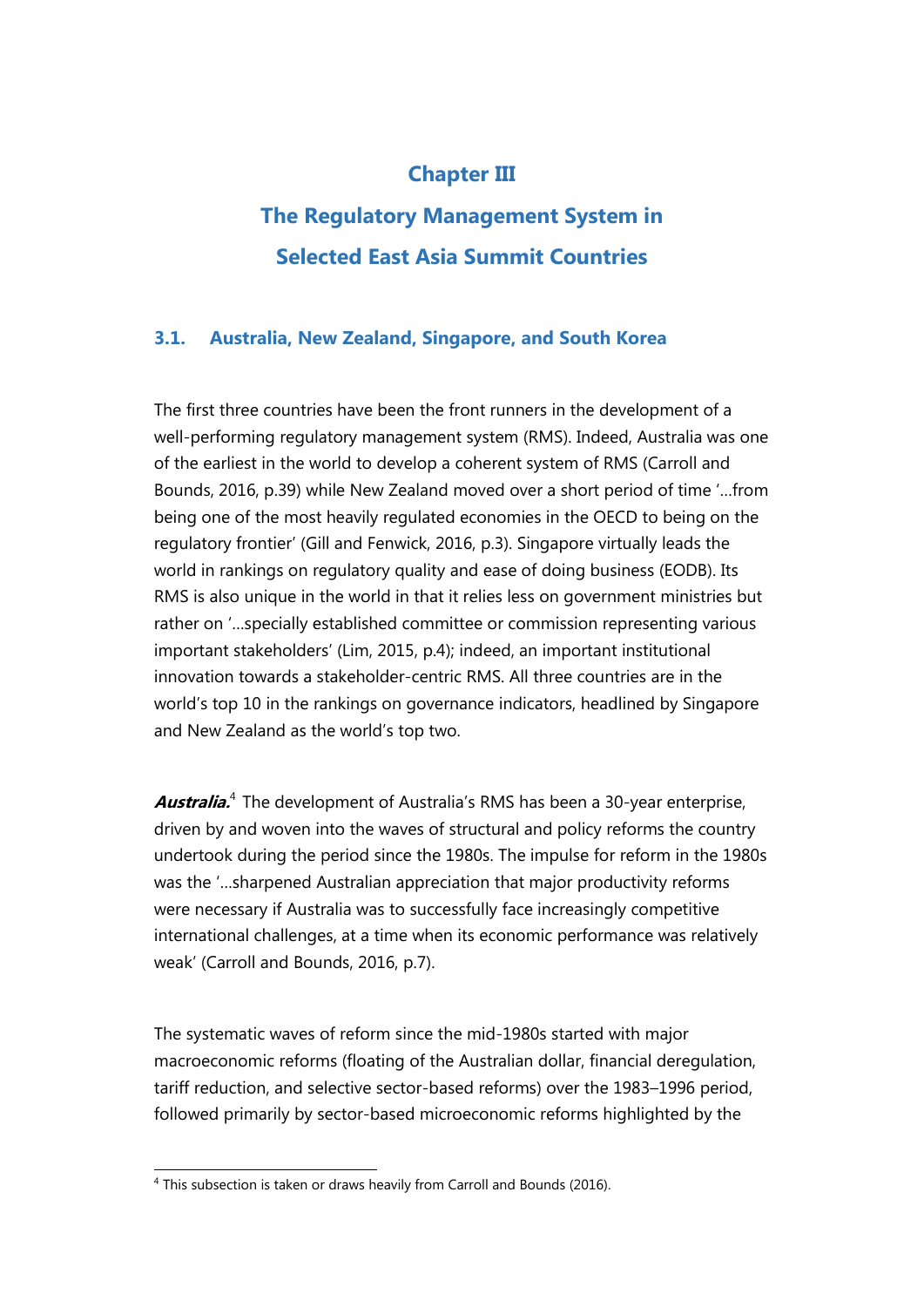national competition policy reforms in 1996–2006. The third wave of reform, during 2006–2013, towards a 'seamless national economy', focused on reducing inter-jurisdictional regulatory barriers to trade and on strengthening and refining national and intergovernmental policymaking structures and processes. The latest and ongoing reform wave since 2013 has been focused on furthering deregulation by an intensive review of the existing stock of regulation and competition by reducing further the adverse effect of regulatory barriers on business and on refining the system of regulatory management at the national level.

The development of Regulatory Impact Analysis (RIA), a critical component of the RMS, had a '…slow and somewhat painful period of birth and infancy' (Carroll and Bounds, 2016, p.7) in Australia. Introduced in 1985 to improve the quality of the flow of new and modified regulations, the RIA implementation during the latter 1980s and the early 1990s saw '…widespread non-compliance…and little discernible impact on the quality and extent of new or amended regulation regarding business' (Ibid.). There are a number of reasons for this relative failure of RIA in the early years in Australia. Carroll and Bounds highlighted the lack of political commitment by ministers and senior departmental and agency executives arising in part from:

- The lukewarm reception of the departments to the RIA, imposed on short notice to them, largely because of the implication that the departments' policy development systems were inadequate.
- The RIA system was viewed as having primarily an ideological, rather than quality improvement, purpose.
- The RIA system meant an additional workload for the public service in the early years, as well as changes to the established policy processes and practices which naturally take time to implement.

In addition, the initial oversight advisory unit, the Business Regulation Reform Unit, had insufficient resources and staff for the functions it is meant to discharge, was often consulted too late in the policy development process, put little emphasis on its training function, and largely failed to effectively monitor the RIAs undertaken by the departments and agencies. As a result, the RIA system was largely a failure during its first decade of implementation in Australia.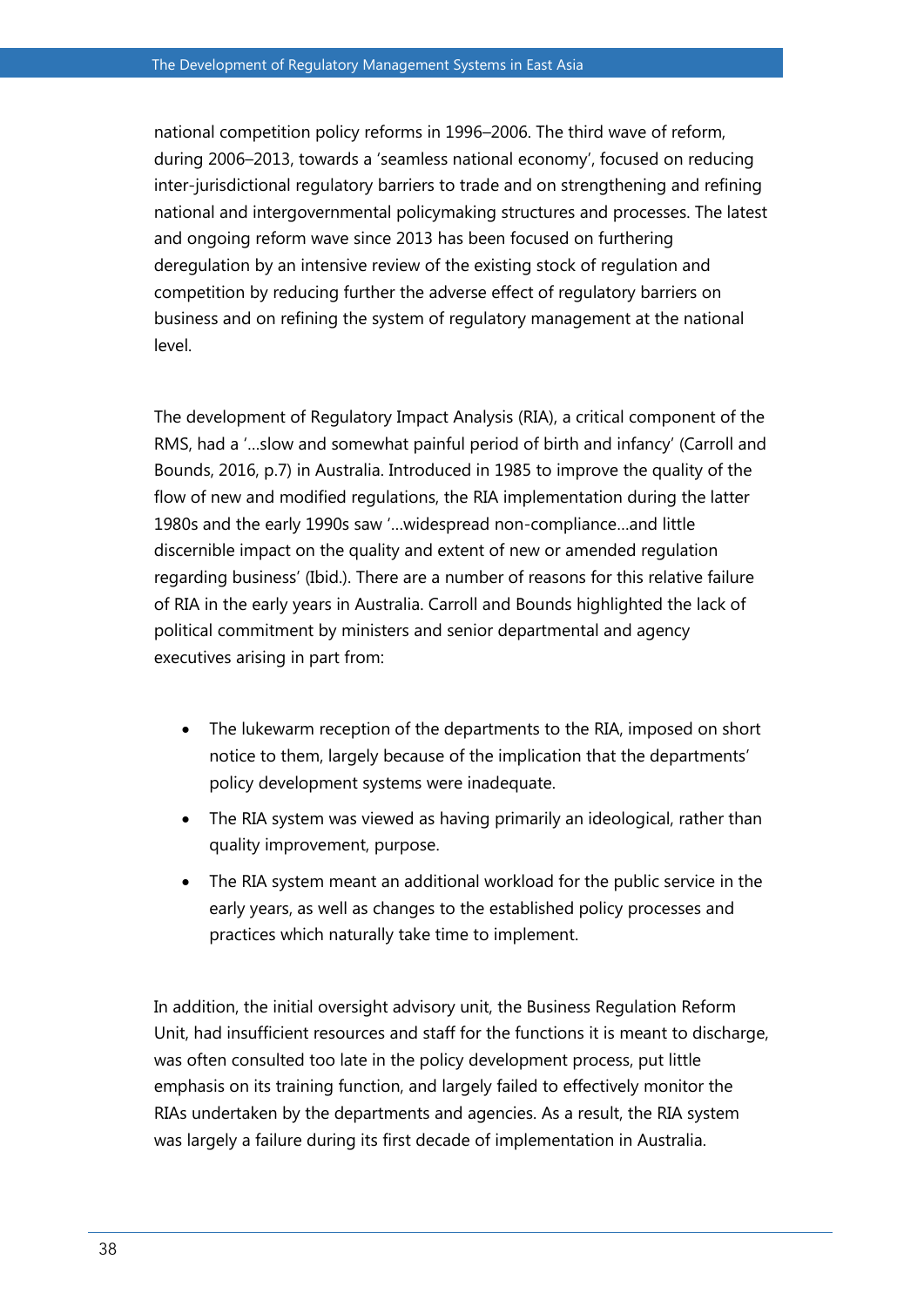It was during the second decade of RIA implementation, in the context of the second wave of reform that included the successful implementation of the National Competition Policy (NCP) programme, that the RIA system (refined) gained much more traction. The NCP programme undertook a review of 1,800 regulations at the national and state levels. The new RIA, focused on ensuring new regulations, did not have anti-competitive features and did not impose additional red tape, thus complementing the NCP review of stock of regulations. The new modified RIA enjoyed stronger political commitment, with more resources provided to the regulatory oversight body. Also required were Regulatory Impact Statement (RIS) to be incorporated as one of the explanatory documents for proposed new laws in Parliament; a report of the oversight committee on the extent of departmental compliance on the RIS requirement to be provided; and an annual public report by the Productivity Commission on the compliance of government departments and agencies with the RIS requirement. The extent of compliance did improve over time although some dissatisfaction remained in the business sector, especially on the performance of the RIA system.

It is apparent from the discussion above that the development of a wellperforming RMS, here highlighted in the context of a well-performing RIA system, was not straightforward. Significant and continuing political commitment and resources were needed; the bureaucracy needed some convincing given that the RIA system necessitated some changes in the existing processes. As Carroll and Bounds (2016) pointed out, it has taken about 30 years for Australia's RIA to develop into a sophisticated system, which now covers national, state, and territory governments and most forms of regulation. In addition, the existing stock of regulations has received detailed reviews with a focus on competition and productivity implications. Indeed, at the Commonwealth level, all regulations must be periodically reviewed. Also, the supporting institutions have been established and strengthened, most notably by the oversight regulatory unit being close to the centre of power, small deregulatory review units within major departments and agencies created, and the independent Productivity Commission developed to act as the major advisory body on all aspects of microeconomic reform and on regulatory performance (see Carroll and Bounds, 2016). Arguably, good regulatory practice (GRP) and a well-performing RMS are already embedded in the whole public service system even if there remains room for improvement as both OECD reviews and the Carroll and Bounds paper bring out. Arguably, there would always be room for improvement in any RMS in a world of changing economic and technological environments and possibly political imperatives.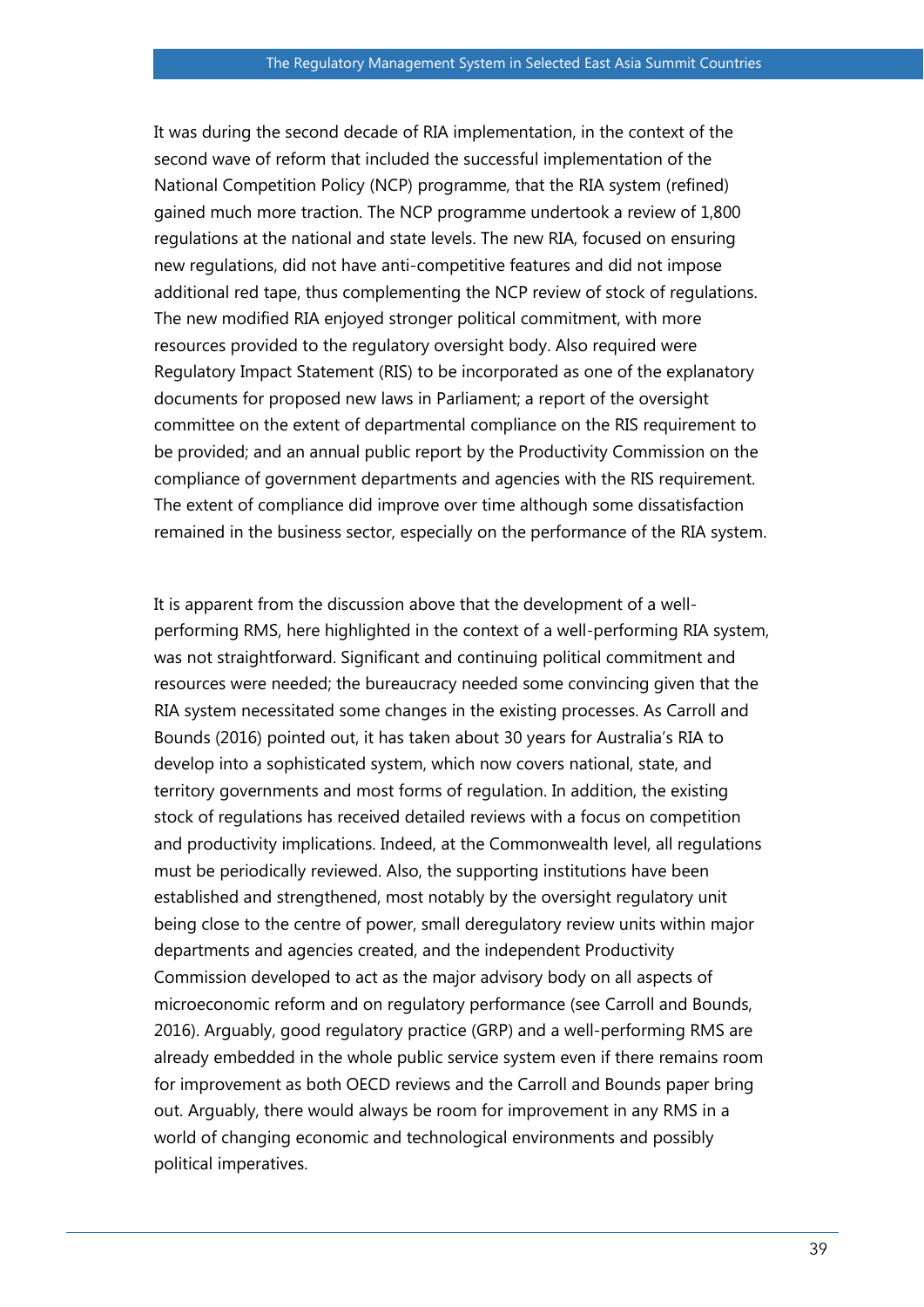New Zealand.<sup>5</sup> Like Australia, New Zealand took about 30 years to develop its RMS into a well-performing one. Like Australia, the initial impetus for reform in the 1980s arose from '…sustained poor economic and broader social performance culminating in an economic crisis in 1984' (Gill and Fenwick, 2016, p.2). Like Australia, the development of the country's RMS is woven into the waves of structural reform and regulatory changes. At the same time, however, it appears that, more than Australia, there was a more conscious and deliberate effort in the executive department for a continuing effort at improving the regulatory climate and process, and with it the improvement in the RMS. Arguably, a key reason for this is the difference in the political structure of the two countries: New Zealand is highly centralised and with significant concentration of power on the Cabinet (Gill and Fenwick, 2016, p. 1), whereas Australia is a federal form of government with states having large powers and, with that, the greater importance of Parliament and inter-state agreements in the regulatory reform process.

New Zealand's RMS underwent four overlapping phases, starting with sectorbased reforms from the mid-1980s to the early 1990s as part of the wide-ranging programme of macroeconomic stabilisation, trade liberalisation, and structural reforms affecting private capital and labour markets in response to the 1984 economic crisis. The sector-based reforms were to shift from sector-specific regulations to general regulatory regimes, from reduction in economic regulations and expansion of broader social and environmental regulation, and from a command-and-control approach to regulation towards performancebased regulation and economic instruments. This 'big bang' reform programme in New Zealand was possible in the 1980s and early 1990s because of the heavy concentration of power in the Cabinet that was not required to undertake formal consultations with stakeholders and because the bureaucratic elite was supportive of the structural reform programme (see Gill and Fenwick, 2016).

The next phases are compliance cost reduction (early 1990s to mid-2000s), regulatory flow management (since 1998), and regulatory stock management in addition to flow management (since 2009). These phases constitute '…consolidation, refinement and more incremental change to economic regulatory regime' (Gill and Fenwick, 2016, p.3). Thus, for example, the introduction of RIA and RIS expands the compliance cost to include the costs of wider distortions into the analysis of new policy proposals, as well as embedding it as part of a good policy process rather than as a compliance requirement at the

 $\overline{a}$  $5$  This subsection is taken or draws heavily from Gill and Fenwick (2016).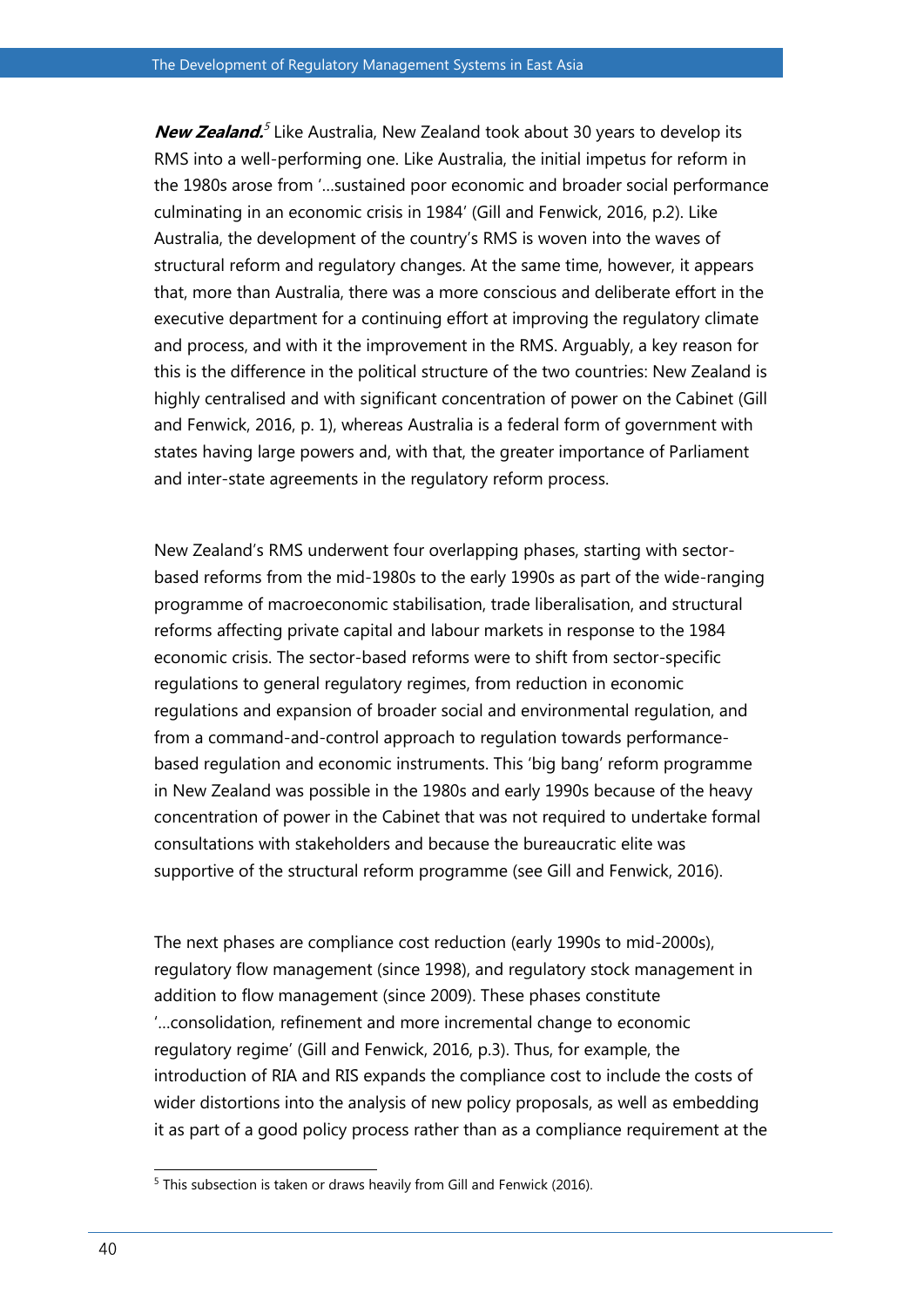end of the policy development process. The latest phase of regulatory stock management deepens further the development of the country's RMS by instituting a regular scanning of the existing legislative instruments on a systematic and ongoing basis as well as annual regulatory plans of expected new regulations or review of existing regulations. Equally important is that the perspective and approach to regulatory stock management is on '… encouraging departments to exercise responsible regulatory stewardship over their regulatory regimes and institutions, using tools that are better tailored to individual departmental circumstances… [and thereby mainstream] regulatory management as part of the public management duties of departments' (Gill and Fenwick, 2016, p.8).

Particularly noteworthy in the New Zealand case are the emphasis on the total costs of regulations due to their distortionary effects and their impact on the behaviour of firms and persons, as well as the institution of regulatory stewardship mainstreamed as part of public management. The New Zealand RMS is one of the most comprehensive in the OECD with few exceptions, and the regulatory stock review covers all central government primary law, secondary regulations, and tertiary rules. The RIAs emphasise mainstreaming the assessment as part of the policy development process rather than a compliance document prepared at the completion of the process.

From the initial 'crash through' with little consultation on the reform programme in the 1980s, New Zealand has moved significantly towards greater public consultation. This is reinforced by the Parliament Select Committee that scrutinises all government legislation that includes the routine involvement of the public in its public submission process. Finally, New Zealand has a '…robust interdepartmental process in the Executive in the policy development phase focused on improving policy coherence horizontally across policy regimes, …ensur[ing] consistency with international trade obligations, and to a lesser extent, …on ensur[ing] [vertical] consistency with Local Government policy regime and capability' (Gill and Fenwick, 2016, p.11). This reflects high-quality RMS embedded in the whole bureaucracy. It also demands a well-qualified bureaucracy to implement them; clearly, the capability is there as is reflected in the top two global ranking in governance and EODB indicators.

**Singapore.**<sup>6</sup> Singapore shares with Australia and New Zealand the importance given to a well-performing RMS to improve or at least maintain the country's

 $\overline{a}$ 

 $6$  This subsection is taken or draws heavily on Lim (2015).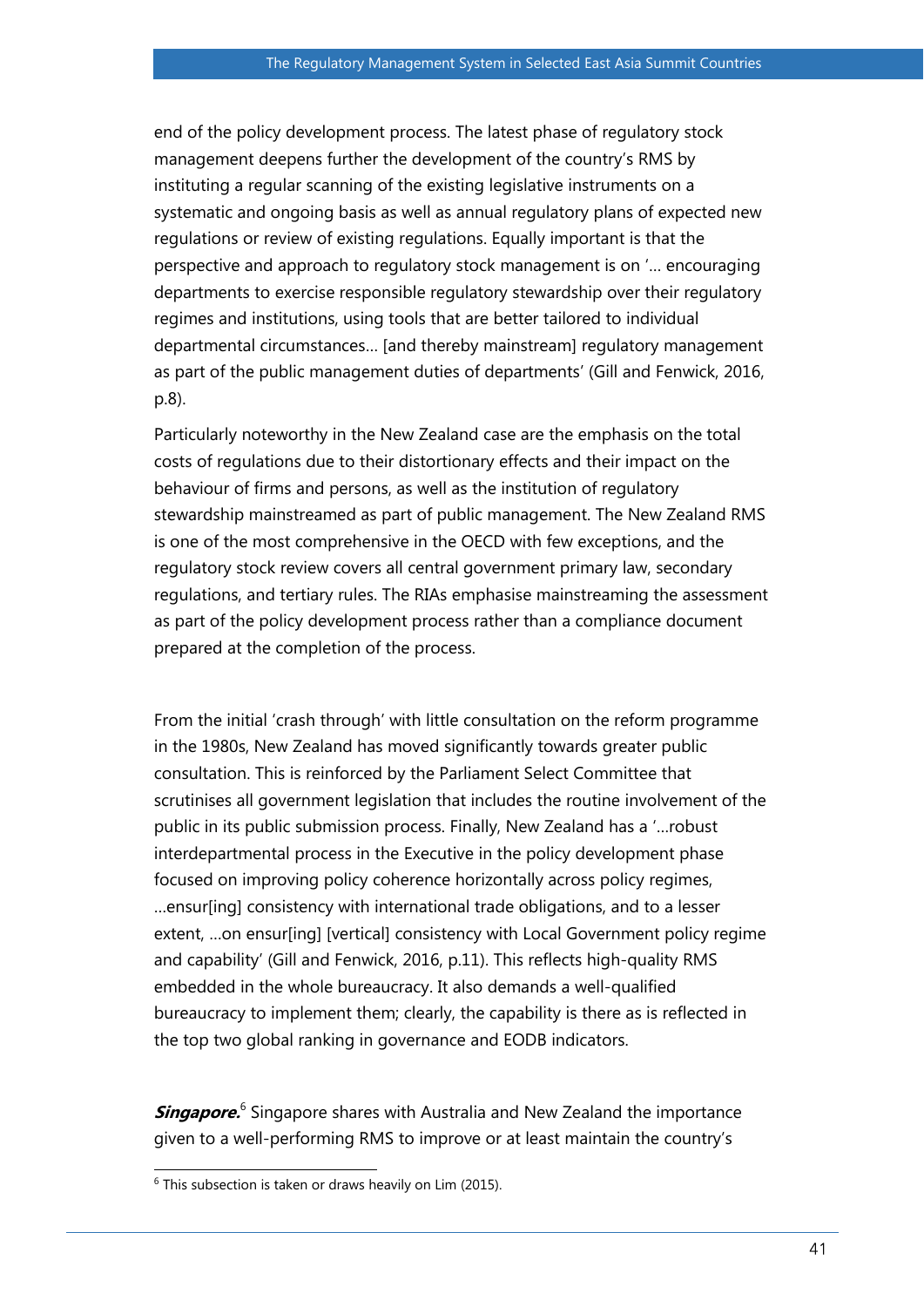international competitiveness and investment attractiveness. Singapore, with no cheap land and natural resources, has to be efficient and have a regulatory regime that is friendly to business and investments, both local and foreign, to attract investments and grow. In addition, given its limited policy space in view of its small size and no natural resources, it has to '…pro-actively adopt and adapt its governance and regulatory system ahead of or at least parallel with changes in the external economic environment' (Lim, 2015, pp.4–5; 7). In short, the quality and adaptability of the regulatory regime and RMS are an important competitiveness tool for Singapore.

The development of Singapore's RMS is anchored on the country's postindependence administrative, institutional, and attitudinal reforms; developed efficient and effective statutory boards in the implementation of socio-economic development programmes, thereby letting the civil service focus on regulatory and routine matters; and the strong emphasis on meritocracy and performance in the bureaucracy (Lim, 2015). Of particular interest in the development of the country's RMS are the initiatives since 2000 starting with the 'Cut Red Tape' campaign which was essentially a regulatory guillotine initiative to remove regulations that are no longer needed and to reduce the burden on the stakeholders. The setting up of the Pro-Enterprise Panel, the Rules Review Panel (RRP) that was later reconstituted as the Smart Regulation Committee (SRC) during the 2000s, marked the emergence of the country's RMS that relies primarily on specially established committees or commissions representing various important stakeholders as its core institutions. This is vastly different from most countries wherein the RMS is anchored on government agencies and ministries. To some extent, this is the institutional innovation of the RMS in Singapore that appears to be well suited for the country.

Pro-Enterprise Panel's mandate is to '…actively solicit public feedback and suggestions on rules and regulations that hinder businesses and entrepreneurship' (Lim, p.4). RRP was tasked to oversee the process of review of rules and regulations in the public sector. It mandated that the rules and regulations of government agencies be reviewed every 3 to 5 years. RRP caused the review of about 19,000 rules and regulations. It was reconstituted into SRC in 2005, '…with the broader mandate to shift the mindset of the public service from being merely a regulator to that of a facilitator as to develop a regulatory regime that is friendly to business and investment' (Ibid., p.4).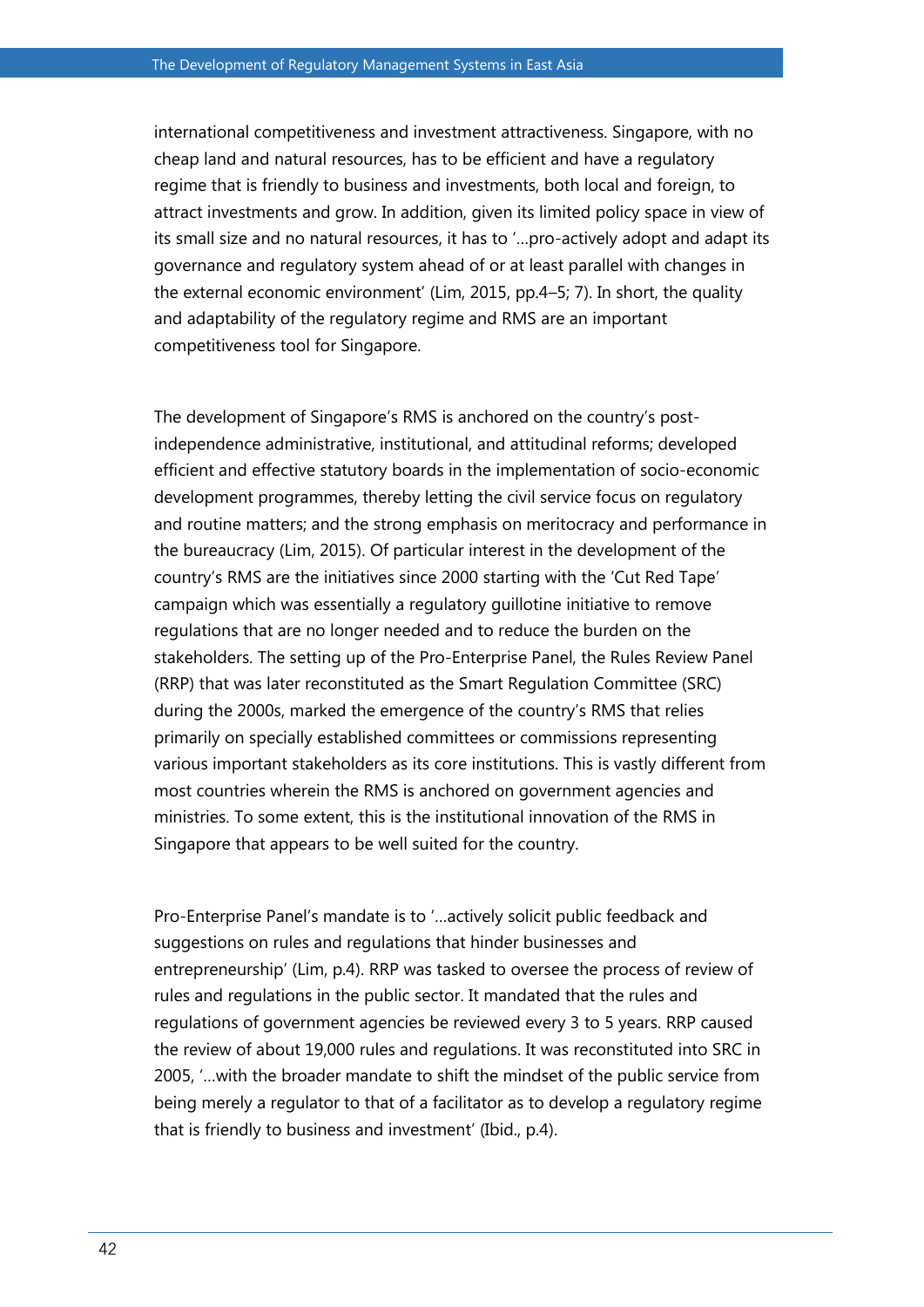The mandate to SRC to make the public service a facilitator meant a more stakeholder- or citizen-centric approach to regulations. The SRC principles that underpin the stakeholder-centric approach include (i) agencies fostering selfregulation and market discipline as much as possible; (ii) new regulations always taking into account the views of relevant stakeholders and their implications to existing regulations; (iii) benefits outweighing the costs of the regulation; (iv) regulations being facilitative of a competitive and innovative climate; and (v) adopting a risk-management approach, instead of a zero tolerance approach, to regulations. A risk management approach means that regulators focus on high risk areas, thereby reducing regulatory burden for stakeholders in lower risk areas. The last principle has important implications. It means a thorough assessment of the risks and trade-offs, thereby requiring both data, analysis, consultations, and exploration of various perspectives. It means determining what is acceptable; at the same there is great likelihood that the problem the regulation is meant to address would be addressed. The regulators are also urged to take a broader and national perspective in evaluating the risks, costs, and benefits of regulation (Lim, 2015).

Singapore does not have a formal RIA and RIS system except for major projects, in sharp contrast with Australia and New Zealand, which have this as one of the critical pillars of their RMSs, with an agency tasked to review the RIAs/RISs of government departments and agencies. The reason offered is that Singapore is a small economy with a well-connected government that makes it relatively easy to evaluate policy impact and to get feedback from stakeholders (Lim, 2015, p.5).

In addition, we can argue that it is also likely that (i) the SRC with its composition that includes major stakeholders and tasked for continuous refinement of regulations of the public service to better serve stakeholders, (ii) the risk management approach that looks at possible effects on various stakeholders of regulatory options consistent with risk configurations; and (iii) the facilitation mindset inculcated on the regulators provide a robust alternative to the formal RIA/RIS system. That is, the essential elements of a good RIA/RIS system are already embedded in the whole bureaucracy, and as such a formal RIA/RIS system would be largely superfluous except for major projects. Moreover, those same institutional and attitudinal factors engender GRP and would produce regulatory decisions that are consistent with the characteristics of good and responsive regulations discussed earlier in the Report. Arguably, the embeddedness of GRP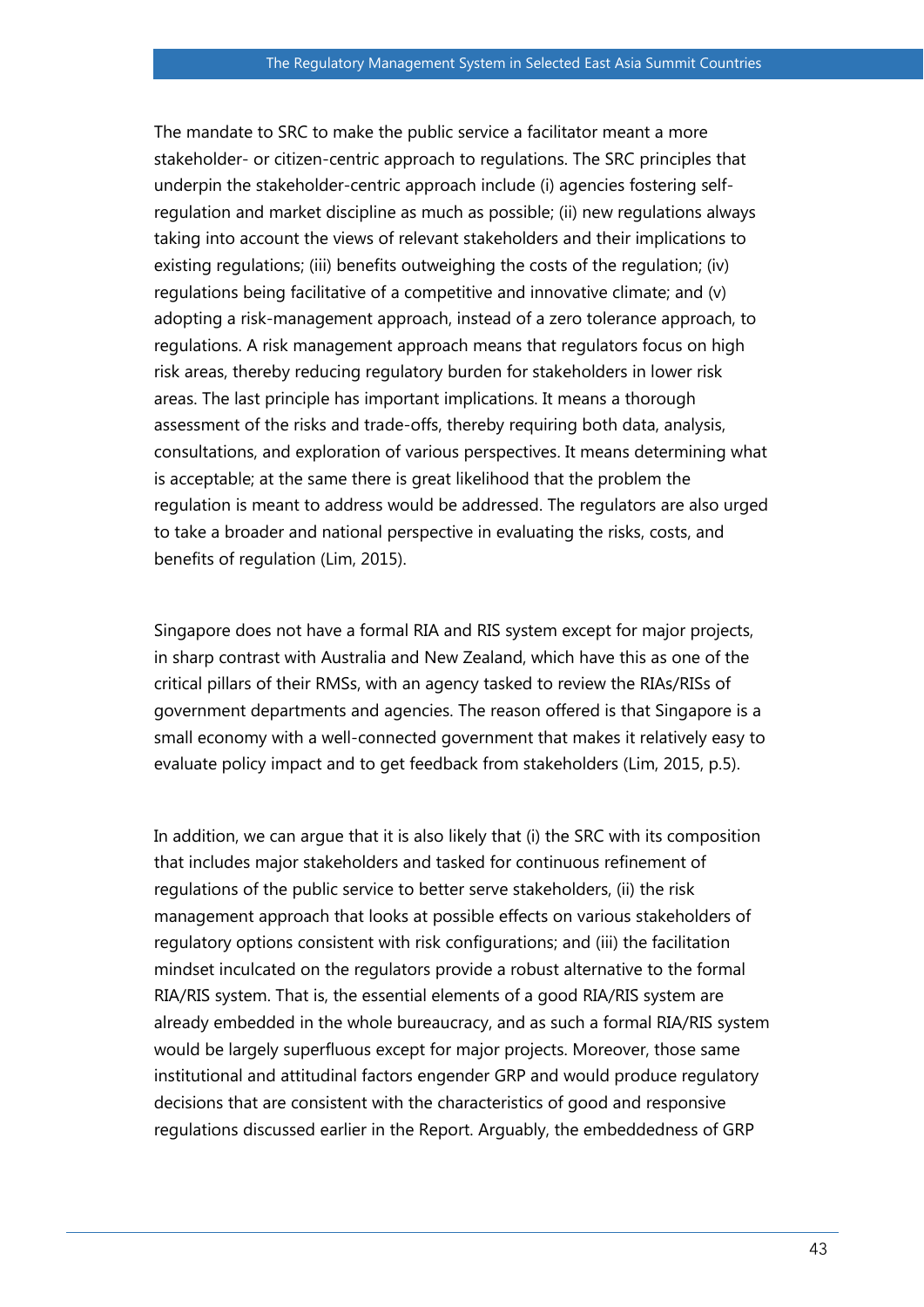and the essence of a good RIA/RIS system is the ultimate expression of a wellperforming, high-quality RMS.

**South Korea<sup>7</sup>.** South Korea (henceforth Korea) experienced the most marked improvement in indicators of regulatory quality and government effectiveness among the East Asian countries from the late 1990s to the early 2010s. The country ranks among the top five in the world in EODB rankings. Behind this remarkable performance is the strong push at the highest political level, one presidential administration after another successively raising the bar towards a well-performing RMS. Like New Zealand, Korea's regulatory reform drive started in earnest in the aftermath of the 1997 East Asian financial crisis as part of the bailout package of the International Monetary Fund (IMF) to the country:

- Under the Kim Dae-jung administration, a Presidential Regulatory Reform Committee (RRC) was established which undertook a major regulatory guillotine, abolishing about 55 percent and improving about 27 percent out of the 11,125 registered regulations during 1998–1999.
- Under the Roh Moo-hyun administration, the focus was on improving the regulatory quality by improving 'lump regulations' that cover a broad variety of ministries.
- Under the Lee Myung-bak administration, regulatory reform was put at the top of the policy agenda to bolster the country's competitiveness and to boost employment. Policy areas that had been untouchable before were tackled. The sunset system was pushed, determining that about 23 percent of the stock of regulations need to be subject to the sunset system. The government also established a regulatory information system and portal that allows citizens to voice their opinions on regulatory reform matters.
- Under the current Park Geun-hye administration, the focus of regulatory reform is further reductions in regulations, eliminating unnecessary barriers among government agencies to provide one-step administrative services, and engendering change in '…culture in civil service that is conducive to regulatory reform' (Kim and Choi, 2016, p.7). The government also strengthened further the regulatory review system through the formation of an expert committee to evaluate existing

 $\overline{a}$  $7$  This subsection is mostly taken from Kim and Choi (2016).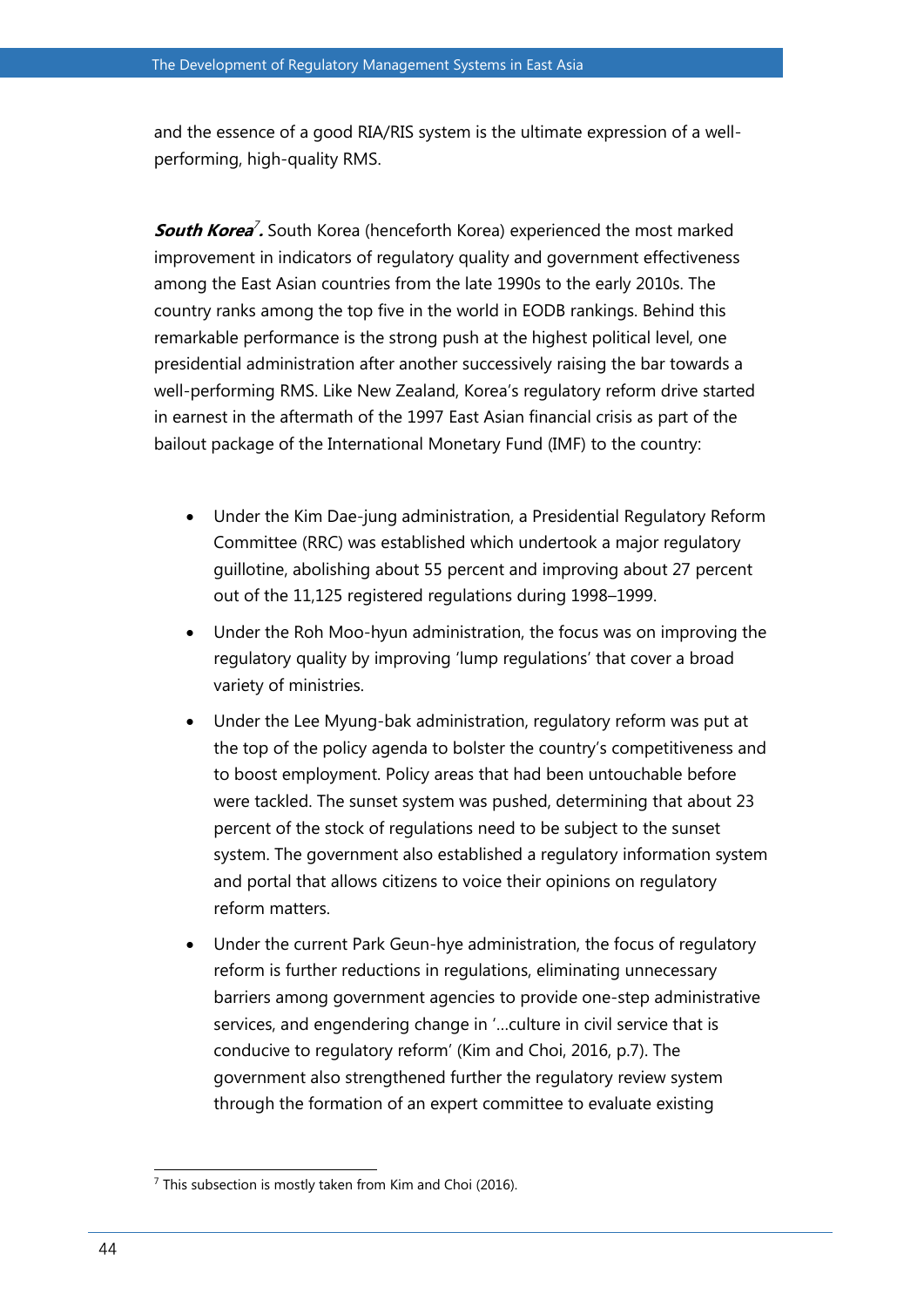regulations issued by industries and another expert committee on the operation of the country's regulation cost system.

It is worth highlighting that the RRC, which has played a key role in the development of the country's RMS, consists of both government and civilian members, with the Prime Minister and a civilian as two co-chairs of the Committee. The RRC has the legal mandate to undertake regulatory review on all proposed regulations or modification of existing regulations, and its review requirements include an RIA, an opinion from an independent examination, and a summary of opinions from administrative agencies, interested parties, etc. Similarly, the central administrative agencies and local governments also have regulatory committees composed of both government official and civilian representatives. Thus, similar to Singapore, Korea has institutionalised private sector involvement in the RMS through the RRC and the regulatory review committee in the central administrative agencies and local governments.

As the country pushes on the change in culture in the civil service conducive to regulatory reform, the well-performing, high-quality RMS becomes deeply embedded in Korea.

### **3.2. Japan, Malaysia, and Viet Nam**

Japan, Malaysia, and Viet Nam are firmly in the 'enabled' to 'practised' stages of the evolution of RMS. This means that the country considers regulatory policy as an important tool for growth and competitiveness for the whole country, and initiatives to improve the regulatory processes and mechanisms are being put into place.

As the countries' experiences, the process towards a fully practised quality RMS is dynamic, not necessarily monotonic, and takes time. Nonetheless, a strong political support goes a long way in pushing and accelerating the process forward.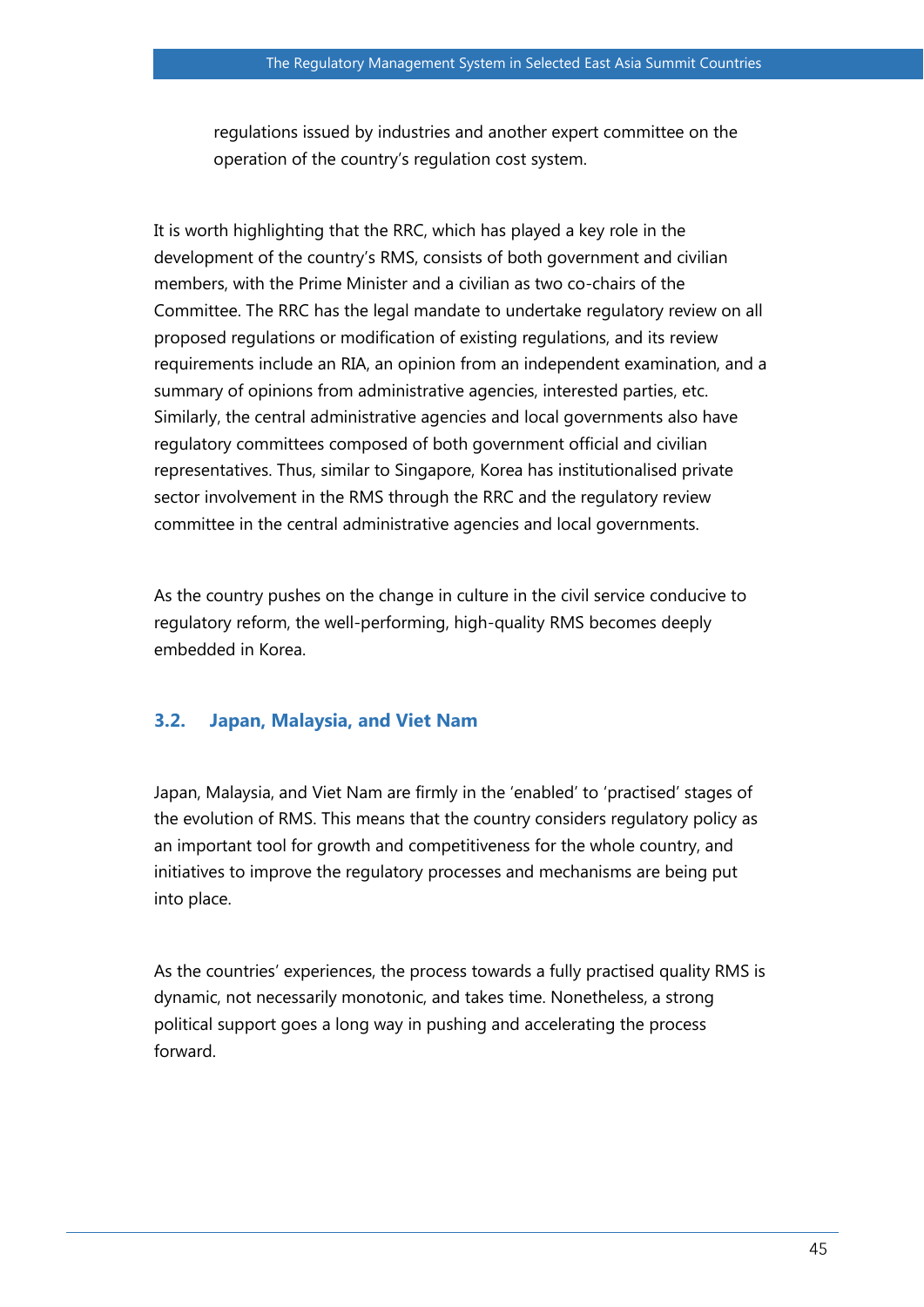Japan.<sup>8</sup> Japan did not start its regulatory reform agenda in response to an economic crisis (as in the case of Korea and New Zealand) or deepening concern over declining international competitiveness (as in Australia). Instead, Japan's regulatory reform journey in the mid-1980s drew inspiration from the policy line of US President Reagan and UK Prime Minister Thatcher, which was popular at that time. Thus, the initial focus was on administrative reform and privatisation of state enterprises. It was largely after the 'Lost Decade' since the early 1990s and the economic recession in 2001–2002 that regulatory reform became a key focus of economic growth strategy under the Koizumi government, with emphasis on further privatisation of state enterprises (most notably the Postal Corporation) and strengthening coordination among the ministries. Regulatory reform did not figure significantly during the succeeding administration; it is only during the current Abe administration that regulatory reform is given prominence in the government's economic policy agenda. Overall, although Japan started its regulatory reform programme and development of its RMS during the mid-1980s almost during the same period as Australia and New Zealand, and significantly earlier than Korea and Singapore, it is yet to firmly establish and practise consistently and robustly a well-performing RMS in the country.

Two factors that can help explain Japan's experience are worth mentioning. First, Japan has a powerful central government that is '…characterized by decentralized and independent ministries by powerful bureaucrats… [together with a relatively less powerful legislature (or Diet) where about] two-thirds of the bills presented are those by the civil servants, whose ratio of passing to introducing is 80 percent compared with 30 percent of those by the congressmen' (Yashiro, 2015, p.2). In addition, the ministries '…have broad administrative discretion and …[have]…close and informal links between public servants, producer groups, and political parties [and at the same time]…have maintained their administrative control over the local governments…' (Ibid., p.2). Note that given decentralised, independent, and powerful ministries, there would be a need for strong Prime Minister to have effective coordination between and among the ministries. However, '…the political leadership of the Prime Minister is usually weaker than his counterpart in other democracies with the exception of Koizumi…' (Ibid., p.3).

The other important factor is that Japan's corporate sector, especially its tradeexposed manufacturing sector, primarily utilised the creation and expansion of regional production networks in the lower-cost ASEAN and the People's Republic

 $\overline{a}$  $8$  This subsection is taken or draws heavily from Yashiro (2015).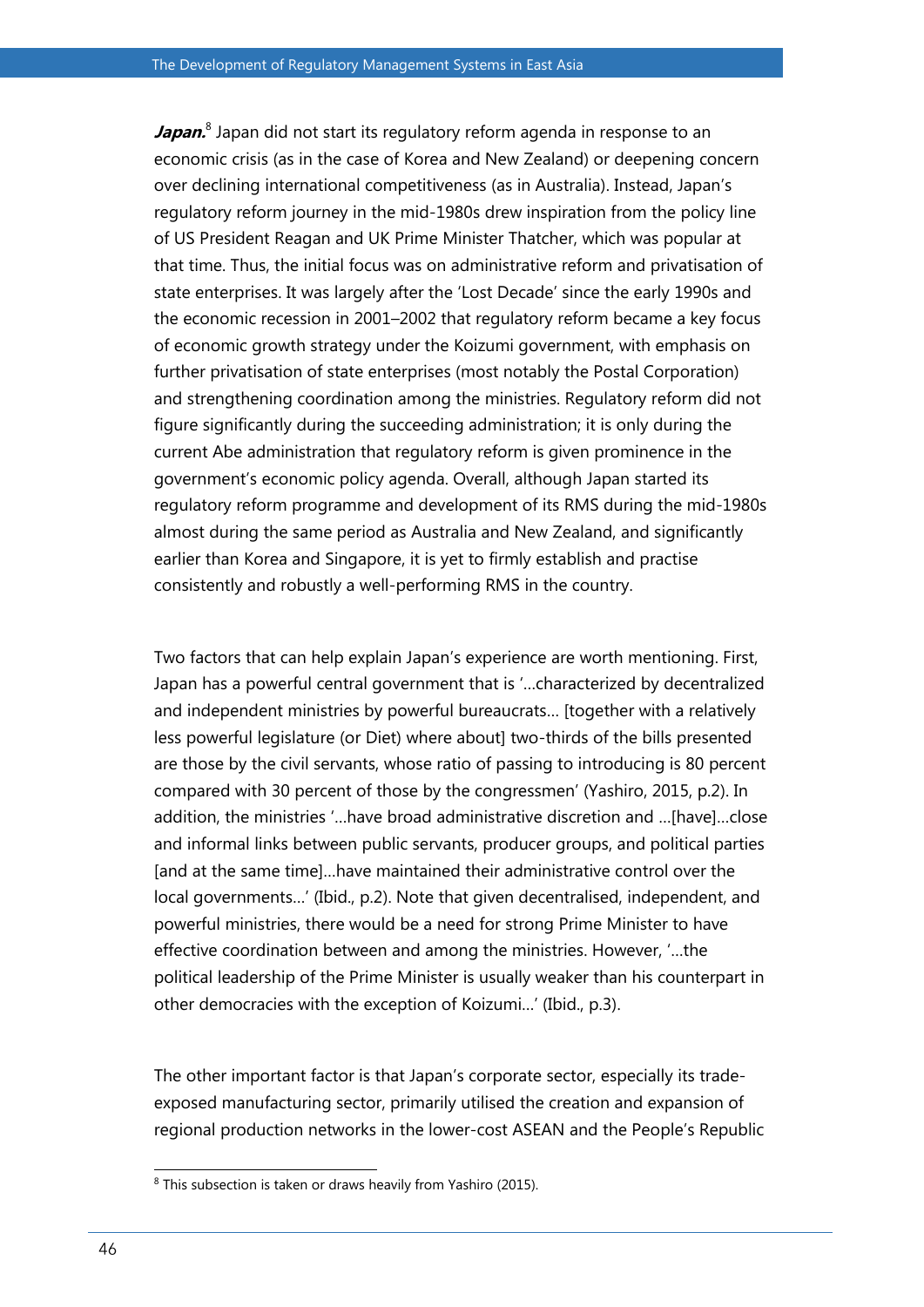of China (PRC) as its major means of adjusting to the changing international competitiveness environment. This means that there was less domestic pressure on Japan to reform its relatively sheltered agriculture and services sectors to maintain or improve the competitiveness of its manufacturing sector and raise significantly overall productivity as wages rose (and its currency appreciated) in Japan. At the same time, the strong producer influence in ministries – and such ministries are 'independent' from one another – suggests that it would be difficult to have a comprehensive and coherent overall reform programme unless there is a strong Prime Minister (which usually was not the case).

Thus, it is not surprising that foreign pressure, especially from the United States, and peer reviews in OECD meetings became an important means of reforming the domestic protective measures and rebalance somewhat the power from producer interest towards the interest of consumers (Yashiro, 2015, pp.7–8). This Japanese experience contrasts markedly with that of, for example, New Zealand where the reforms that opened up the trade-exposed sectors (through trade liberalisation measures, etc.) led to an internal political economy dynamic of greater pressure for reforms in the sheltered sectors (see Gill and Fenwick, 2016).

Japan also innovated by establishing 'special zones for regulatory reform' at the subnational level, where experimentation on decentralisation and inter-zone competition are encouraged. However, the economic effects have so far been limited in part because of inconsistent push by the central government by succeeding administrations (see Yashiro, 2015, pp.9–10).

'Japan's tradition of decentralized policymaking by each ministry' (Yashiro, 2015, p.13) does not necessarily mean that the government is ineffective and its regulatory quality is low. In fact, the world governance indicators indicate that they are relatively high, albeit trailing substantially behind the front runners like Singapore, New Zealand, and Australia. It is likely that the strong producer influence in the (sectoral) ministries implies the efficient provision of services of interest to the producers in the concerned sector(s).

Given the above and the apparent lack of a deep need for a comprehensive regulatory reform in the country, the RMS is not yet well established and well performing. Thus, for example, although Japan formally adopted RIA in 2007, RIA is '…not used in the actual process of establishing a regulation but after the basic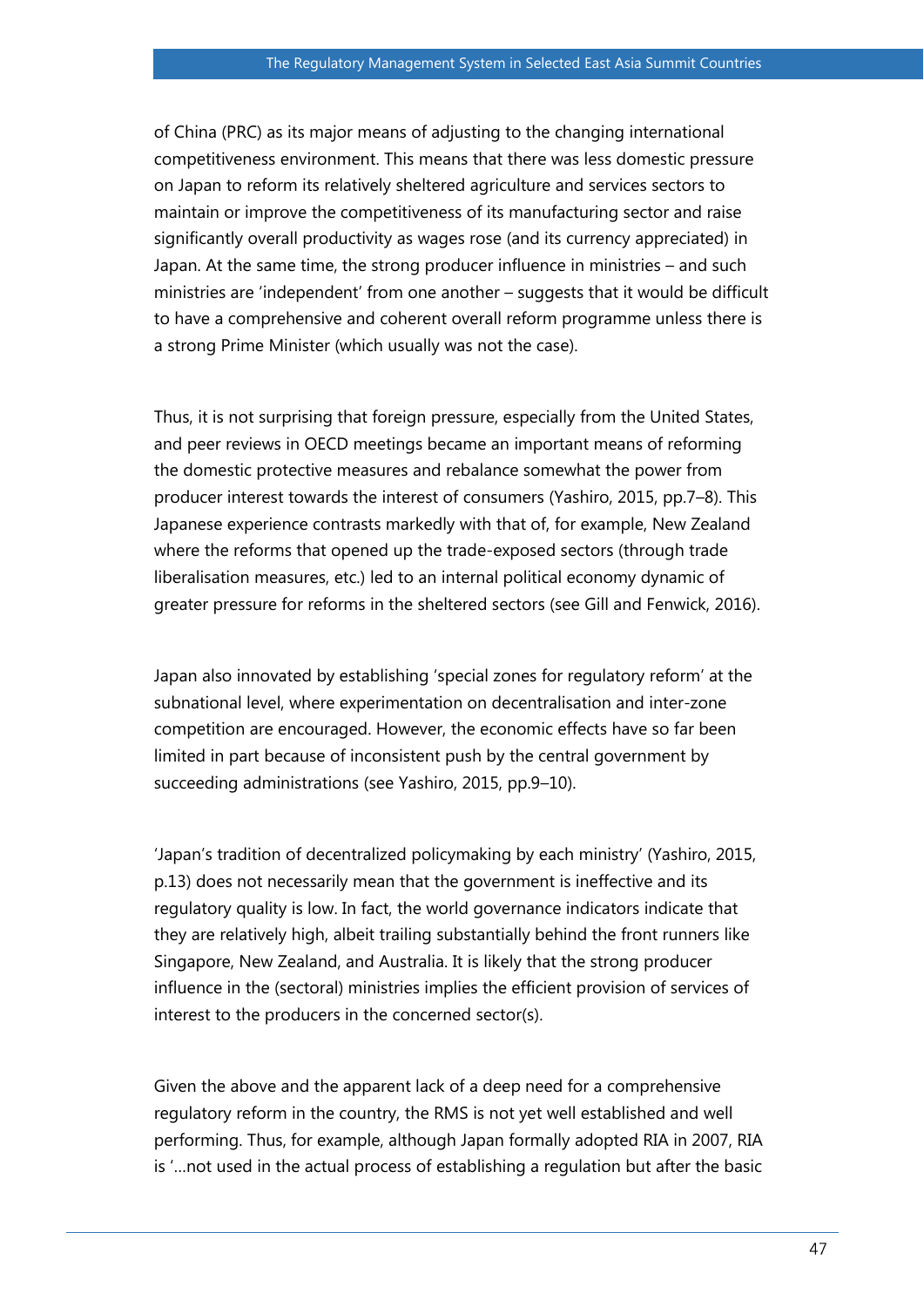framework of the regulation is made as a formality' (Ibid., p.12). Moreover, there is little quantification of the costs and benefits of the effects of the regulations, and no common method is used in evaluating the quantitative effects of regulations. In effect, there is yet no effective use of RIA. Arguably, the importance of more effective quantification of the cost and benefits of regulations becomes more salient as the regulatory issues increasingly involve social issues, as is apparently the case in Japan. Similarly, regulatory management is not a top priority of the ministry where the bureau responsible for efficient management of administrative procedures including RIA is located.

Moving forward, that the RMS is not yet well established and well performing may well be an untapped opportunity or resource for Japan as it aims to raise investments in the country. As the empirical studies on institutions, regulatory quality, and RMS on the one hand, and economic performance on the other, as discussed earlier in the Report indicate, improving the regulatory quality, institutions, and the overall regulatory regime in Japan could raise the country's investment attractiveness and enhance the country's economic growth potentials. Viewed in this light, investing in embedding GRP, responsive regulation, and wellperforming RMS towards the level reached by countries such as Australia, New Zealand, and Singapore could be an important catalyst and anchor of Japan's 'economic renaissance' moving forward.

**Malaysia.**<sup>9</sup> Although the 6th Malaysia Plan and Vision 2020 in 1991 raised the concern on overregulation and the need for 'productive deregulation' to reduce constraints on enterprises towards a competitive, robust, and resilient economy, and although Malaysia undertook a major privatisation and deregulation reform in the 1990s, it was essentially from the 9th Malaysia Plan for 2006–2010 that reviewing and improving administrative procedures, reviewing and improving the quality of existing and new regulations, and improving its RMS became an important pillar of Malaysia's growth and competitiveness plan. Malaysia's 10th Plan for 2011–2015 deepened further the country's regulatory initiatives as critical elements of the country's transformation plan towards realising its vision of becoming a developed/high-income country by 2020 (and in effect address its concerns of 'middle income trap'). Indeed and remarkably, over the past decade, Malaysia has been assiduous in streamlining administrative processes, improving the quality of its regulations, strengthening its institutional capacity, and

 $\overline{a}$ 

 $9$  This subsection is taken or draws heavily from Seman and Bahari (2015).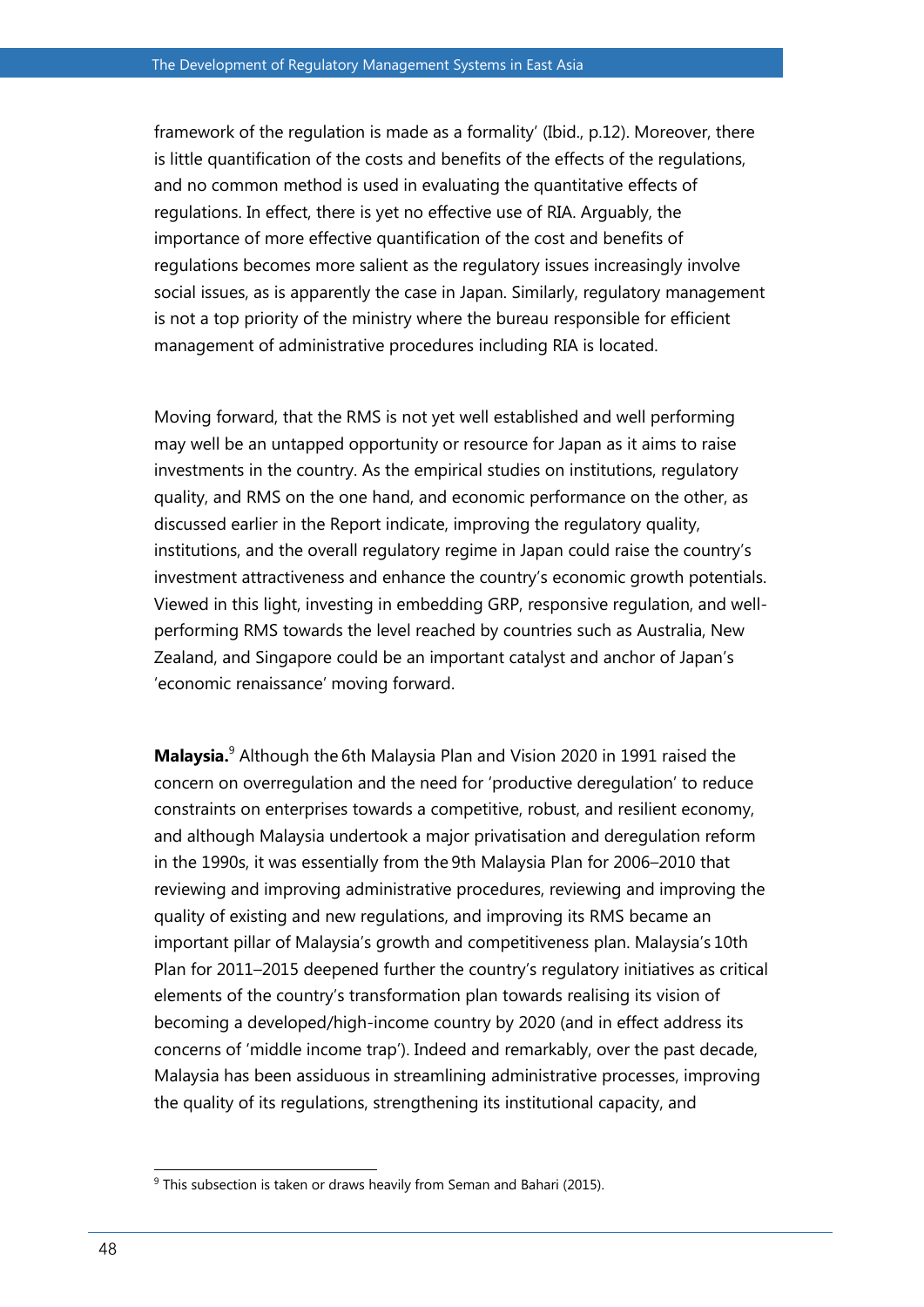instituting GRP principles in the Malaysian bureaucracy. The country is well on the way towards instituting a robust and well-performing RMS.

The clarity and cohesiveness of Malaysia's plan at improving its regulatory regime and system is worth highlighting. In the 9th Plan:

- Rules, regulations, and work procedures would be reviewed and simplified.
- Issuance of licences, permits, and approvals for trade, investment, and commercial activities would be expedited.
- Regulations and statutes would be reviewed to eliminate cumbersome regulations and procedures.
- Greater transparency would be promoted.
- The level of consultation with the private sector on new policy initiatives and legislation would be enhanced.

Similarly, the 10th Plan regulatory initiatives include the modernisation of business regulations, liberalisation of the services sector, rationalisation of subsidies to remove market distortions, introduction of competition law, and improvement of government–business interface (Seman and Bahari, 2015, pp.6– 9). Most importantly, the National Policy on the Development and Implementation of Regulations (NPDIR), launched in 2013, set out Malaysia's policy and principles institutionalising GRP and provides structured process of rule-making to ensure quality new regulations and a quality RMS. This includes the mandatory requirement to all Malaysia's federal government regulators to undertake RIA on all new regulations and review of existing regulations related to or have impact on business, investment, and trade (Ibid., pp. 159–160).

Three institutions have been critical in the implementation of the regulatory vision and strategies embodied in the 9th and 10th Malaysia Plans. The first is the special high-level public–private task force to facilitate business, or PEMUDAH, established in February 2007. PEMUDAH and its task forces and working groups used the World Bank's EODB areas as the main focus and reference for its activities. PEMUDAH has succeeded in markedly improving business regulations and processes, thereby raising substantially Malaysia's global ranking to 18th best in 2015. The second institution is the National Development Planning Committee (NDPC), which oversees the implementation of the NPDIR. The NDPC, which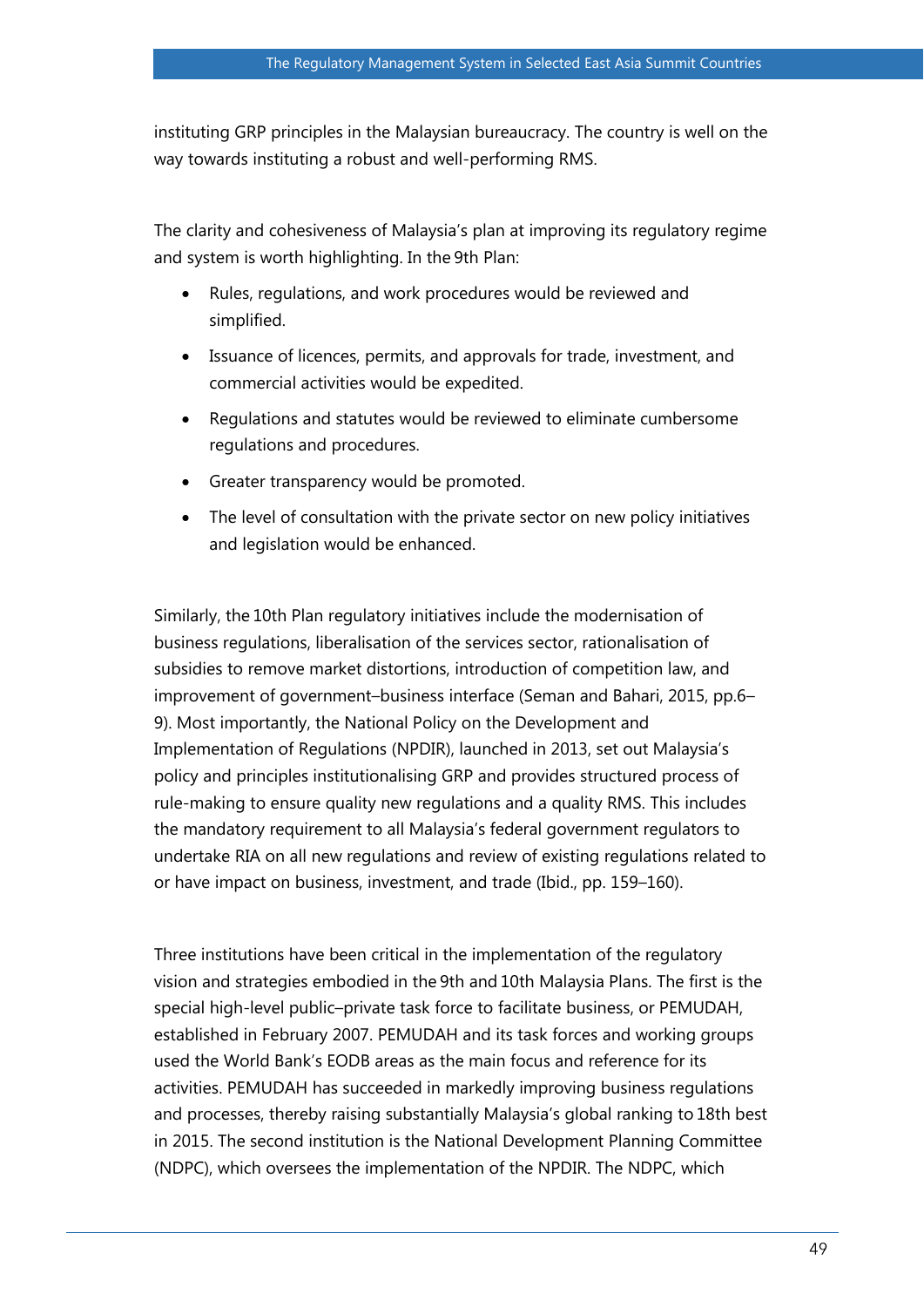includes the highest civil servants in core units as members and is headed by the Chief Secretary to the government (who also co-chairs PEMUDAH), also examines the adequacy of the RIS – that presents the conclusions of the RIA – on new or modified regulations that have significant impact on business, investments, and trade.

The Malaysian Productivity Corporation (MPC) is the third and crucial anchor to the other two because it provides the critical technical secretariat support to the PEMUDAH and is responsible for the implementation of NPDIR together with NPDC. It facilitates and provides technical support and advice to the PEMUDAH task forces and working groups; in addition, it undertakes Reducing Unnecessary Regulatory Burden (RURB) on business studies to help refine the existing stock of rules and regulations. For NPDIR and NPDC, MPC provides guidance and assistance to regulators in RIA and preparation of RIS, assists NPDC in assessing the RISs, develops guidelines and programmes for the implementation of NPDIR, undertakes or ensures availability of capacity building programmes to regulators, and promotes transparency of RIS. MPC is also the coordinating and oversight body for all the regulatory coordinators in each ministry and regulatory body; the regulatory coordinators are responsible for championing GRP in their respective institutions (see Seman and Bahari, 2015, pp.20–21).

Malaysia is implementing NPDIR on a pilot basis in a few ministries. Thus, Malaysia is in the early stages of practising quality RMS. In **Figure 2.1**, Malaysia is straddling the 'enabled' and 'practised' stages of RMS development simply because NPDIR has not yet been implemented in most ministries. Nonetheless, it is apparent from the discussion above that the pace of RMS development in Malaysia has been remarkably fast. Given the strong political commitment towards a high-quality RMS in the country, it is likely that Malaysia will be firmly in the 'practised' stage in the near future.

Viet Nam.<sup>10</sup> Although it has the lowest per capita income among the 10 countries in the study, Viet Nam is noteworthy for its aggressive administrative simplification programme, highlighted by Project 30, and the strong political push for improving the quality of regulations in the country. This has been part of the ongoing process of comprehensive reform in the country since the latter 1980s, including market-oriented reforms covering a '…wide range of institutional

 $\overline{a}$ 

 $10$  This subsection is taken or draws heavily from Vo and Nguyen (2015).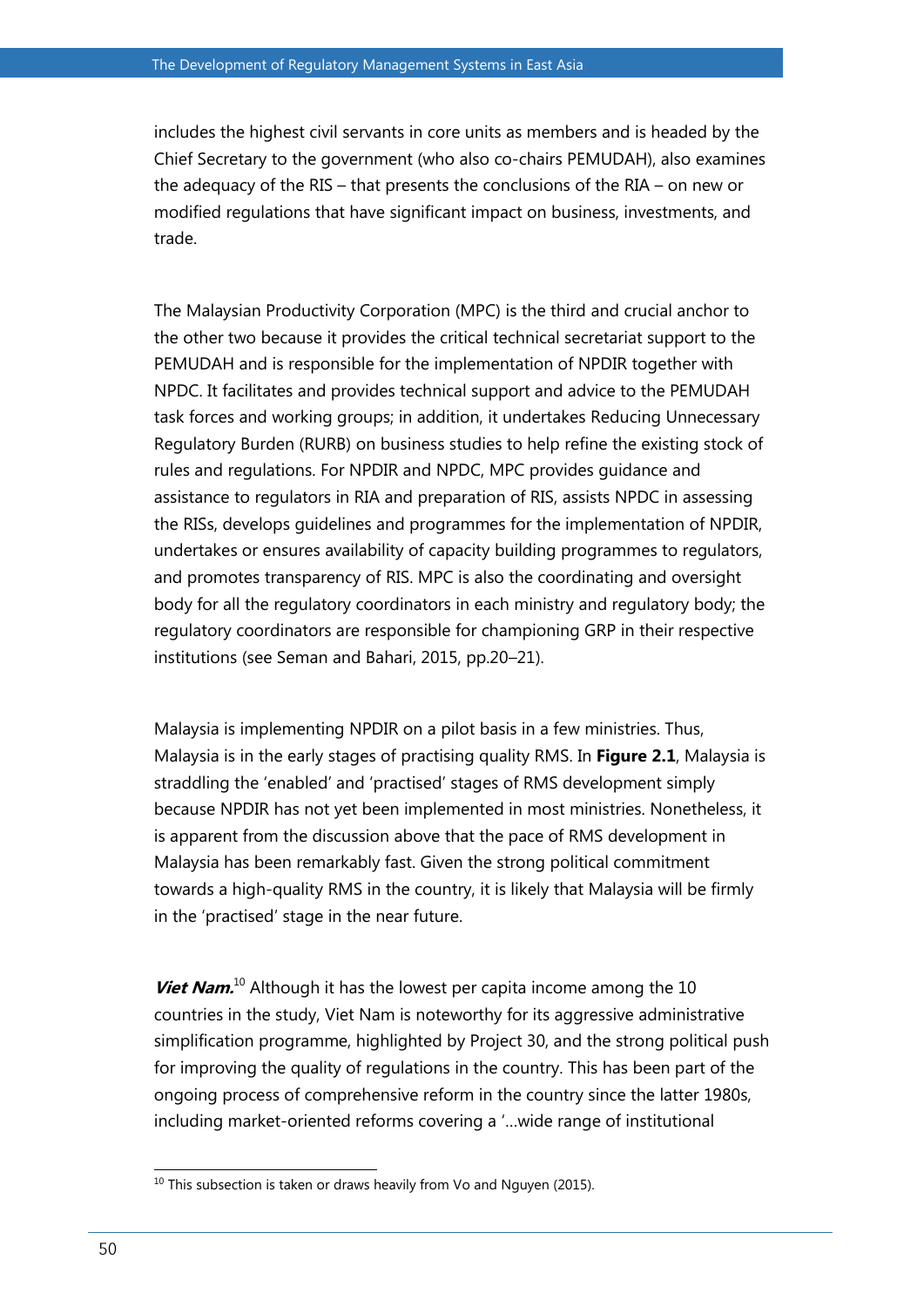changes, seeking to enhance the freedom of doing business and to strengthen market competition. …The functions of the Government and public administration agencies at all levels shifted progressively from direct interventions into indirect management, using legal and economic instruments' (Vo and Nguyen, 2016, p.1). Another critical pillar of the comprehensive reform, i.e. proactive economic integration, also puts pressure towards improved regulatory regime and management. Specifically, 'Vietnam has made numerous efforts to better harmonize the domestic laws in line with international norms and practices' (Ibid., p.4). This has meant aligning the reform efforts with international integration, including among others institutional and regulatory reforms.

Project 30 has its genesis in the comprehensive public administrative reform initiated in 1995 'to rationalize the legal and regulatory framework of the public administration, reform the administrative machinery at all levels, and "renovate" the civil service with a focus on training' (OECD, 2011, p.36). Indeed, Project 30, or more formally known as Master Plan to Simplify Administrative Procedures in the fields of the State Governance, is part of the successor public administration reform programme for 2006–2010. The approach to the implementation of Project 30 may have been influenced also by the success of the implementation of the 2005 Enterprise Law, with the Task Force for Implementing Enterprise Law monitoring and reviewing the implementation of the law, and the continuous consultation with stakeholders from the design to the implementation phases of the law.

Project 30 is the comprehensive inventory and review (as to necessity, legality, and user-friendliness) of all the administrative procedures on the four levels of government in Viet Nam. It aims to eliminate or simplify at 30 percent all administrative procedures and 30 percent of administrative/compliance cost using the standard cost model as the method in estimating administrative/compliance cost. Project 30 had the strong support of the Prime Minister who took charge of the project and who personally announced key achievements (OECD, 2011, p.12).

The achievements of Project 30 are remarkable (Vo and Nguyen, 2016, pp.20–21):

• An accessible electronic database of more than 5,000 existing administrative procedures became baseline information for the control of administrative regulations.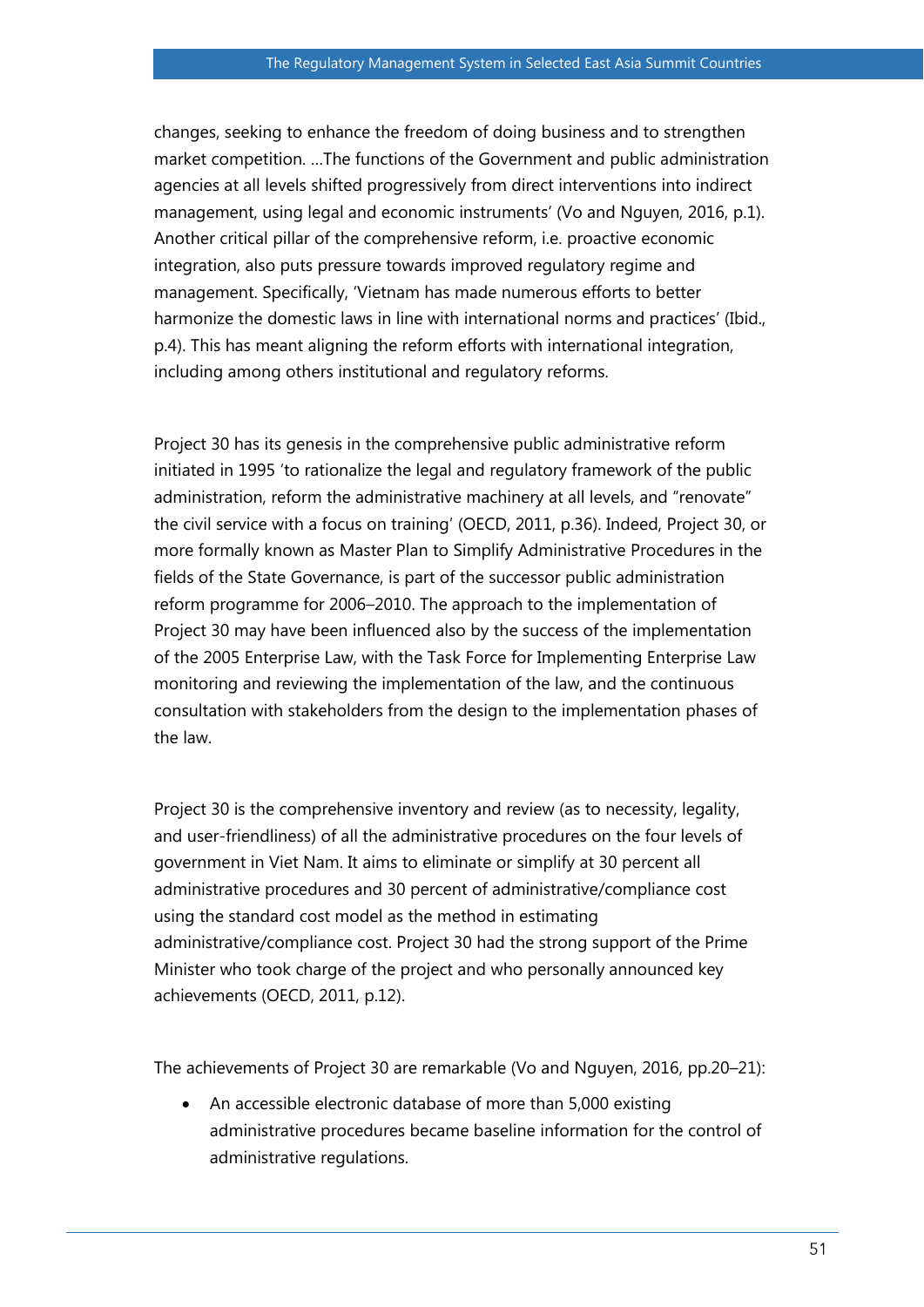- By December 2014, about 93 percent of 4,723 administrative procedures to be simplified had been simplified.
- Administrative burdens on businesses were reduced.
- Investors' confidence in the Vietnamese government's reform efforts was enhanced.

A related initiative to Project 30 is the decision in 2003 requiring the establishment of one-stop shops in all the thousands of districts and communes in the country. There has indeed been a proliferation of such one-stop shops, although the apparent limited connectivity and linkages among the one-stop shops had yet to result in dramatic improvement in the process of registering business in the early 2010s (OECD, 2011, p.56).

In addition to Project 30, the 2008 Law on Laws has a tremendous bearing on the development of the RMS in Viet Nam. Specifically, the 2008 Law on Laws gives official endorsement of RIAs, makes regulators more responsible for ensuring the consistency of new regulations, improves public consultation, and mandates the publication of draft legal documents on websites for comments, among others. The implementation decree on RIA includes detailing justification for the proposed new law and the types of impacts (i.e. economic, social, environmental, and legal) that need to be looked into. However, as Vo and Nguyen (2016, p.10) point out, the quality of the RIAs is usually not good and the capacity to review and assess the RIAs is limited in the country.

Resolution 19, dated 18 March 2014, is effectively the follow-up policy initiative after Project 30. A key focus of Resolution 19 is to have a more conducive domestic business environment and to strengthen Viet Nam's national competitiveness. Whereas Project 30 was a stand-alone initiative, Project 19 is a continuing initiative. More importantly, Resolution 19 improves on Project 30 in that the former sets specific targets, especially '…in areas that need improvement and the minimum requirement for improvement…. [Such] specific areas of business environment that are consistent with the World Bank's Doing Business survey' (Vo and Nguyen, 2016, p.23). The specific targets include some benchmarking with the average for the ASEAN–6 in customs clearance. The targets and benchmarking using the World Bank Doing Business survey means the use of specific indicators for monitoring compliance, which is an improvement over Project 30 that did not use specific indicators. The implementation performance of Resolution 19 has been relatively significant, with 30 out of the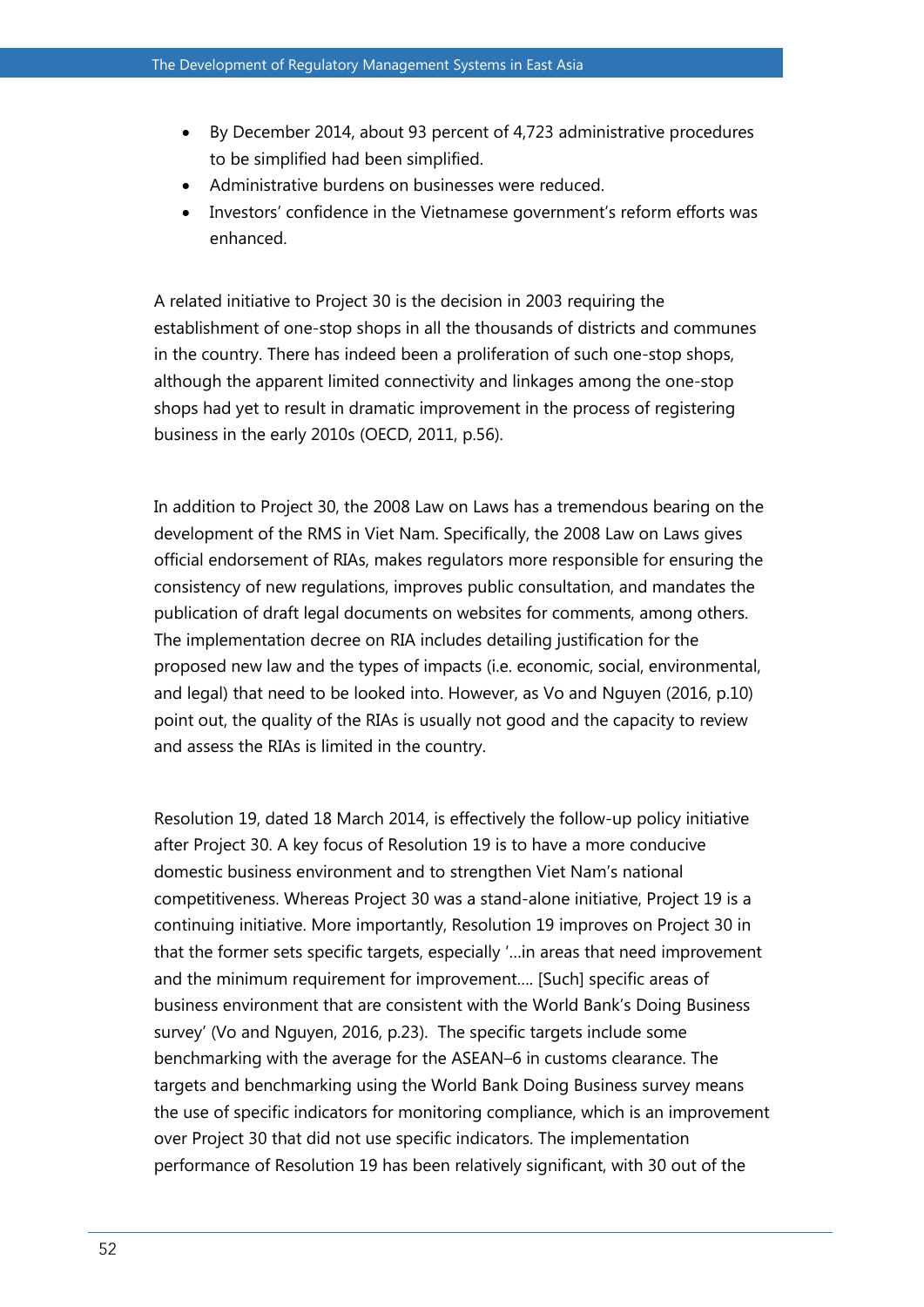total 49 specific measures under the Resolution implemented, with 10 of them having significant outcomes. Although the implementation is incomplete, a clear indication of the positive impact of Resolution 19 is exemplified by the marked reduction in the number of procedures and the time needed for business incorporation (see Vo and Nguyen, 2016, for more details).

Overall, Viet Nam has worked hard at improving its RMS, highlighted by the regulatory guillotine and further refinements in procedures starting in 2007, the setting out of the requirements and the procedures for new regulations including RIA and public consultation, and the setting of specific targets and international benchmarks with the attendant reliance on specific indicators for compliance monitoring. Nonetheless, there remains significant room for improvement in the regulatory system (Vo and Nguyen, 2016, p.30) as reflected in the experience of the RIA implementation. And the still relatively low rating and ranking on governance indicators for Viet Nam despite the progress on the regulatory reform front suggest that implementation, together with capacity building, would be the most significant challenge facing Viet Nam in its drive towards a wellperforming RMS.

#### **3.3. Indonesia, Philippines, and Thailand**

Although these three ASEAN countries have undertaken significant policy and structural reforms, they are largely in the early stages of the evolution of their RMSs. The three have some of the elements of a well-performing RMS, but there is yet no operative cohesive system and overarching economy-wide framework on regulatory policy and process for quality regulations for the whole economy. Nonetheless, there are indications of heightened policy resolve to improve the regulatory systems and processes in the three countries: (i) Thailand's new laws in 2015, specifically the Royal Decree on Review of Law B.E. 2558 and the Licensing Facilitation Act B.E. 2558; (ii) the slew of regulatory reform packages in Indonesia since mid-September 2015 until the 10th package released in mid-February 2016; and (iii) continuing joint public–private efforts at streamlining procedures and revising laws towards greater liberalisation primarily pushed by the Philippine National Competitiveness Council.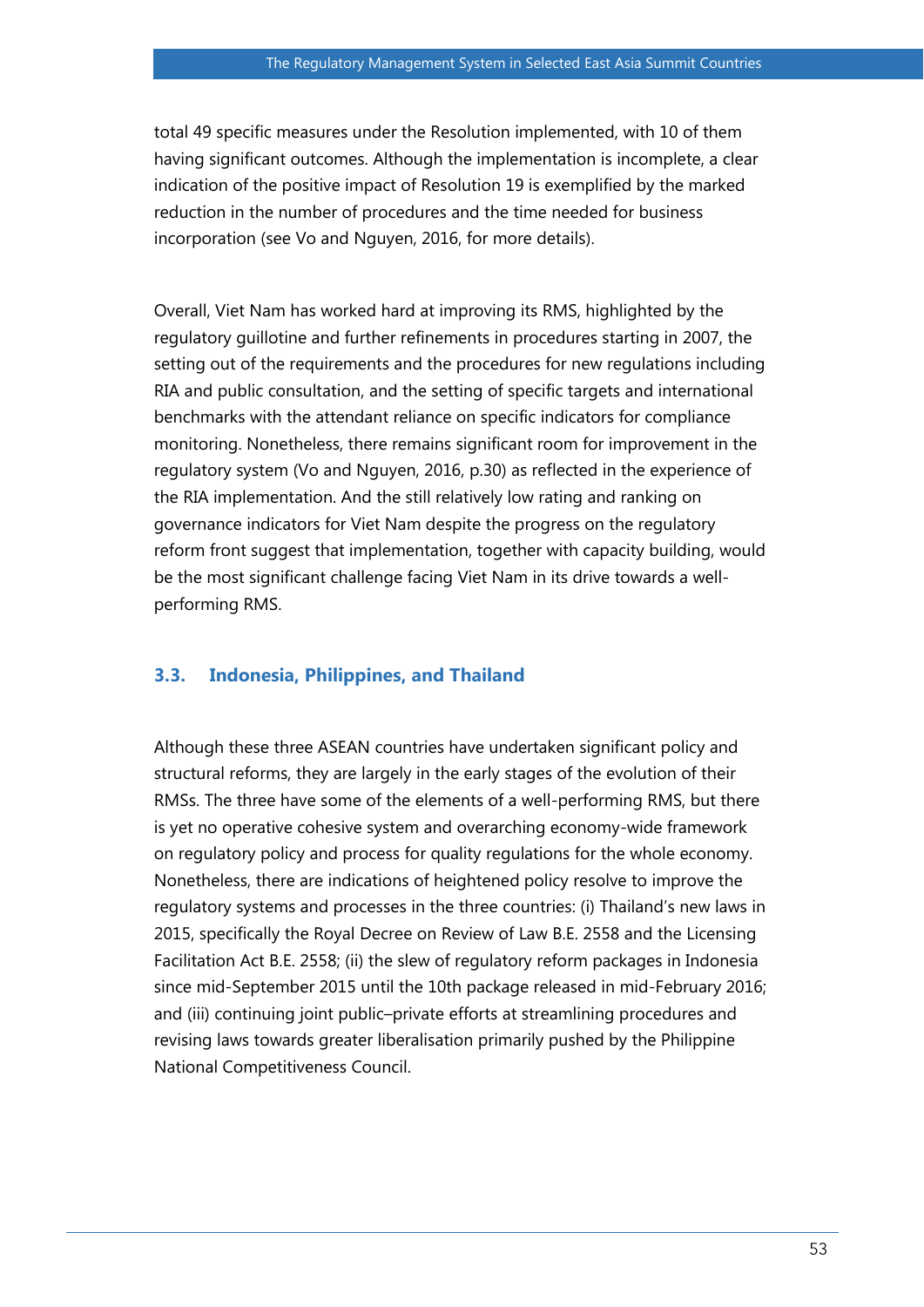**Indonesia.** <sup>11</sup> Indonesia's RMS is evolving, as it faced two major 'shocks' in the late 1990s and early 2000s, i.e. democratisation and decentralisation. During the Suharto era (1967–1998), the President was very powerful and the executive power was highly centralised. Among the characteristics of the regulatory formulation and development planning during the period are the following (Damuri and Silalahi, 2014):

- Planning biased, with the Basic Guidelines of State Direction (GBHN), adopted as a decree (and hence, given legal force) by the People's Consultative Assembly (MPR), which was transformed into the 5-year development plans (Repelita) and further elaborated in the short run through the budget process;
- Top–down, with limited inputs from the regions even if the plans and regulations are implemented at the subnational level;
- Sectoral approach and perspective, with most of the implementing regulations formulated to address specific sectoral issues;
- Coordination problems were addressed through a number of mechanisms such as the coordinating minister positions, consultative councils, intraministerial teams, a presidential decree (Inpres) to give regulatory guidance, and the formulation of policy packages of interrelated policies and programmes with the President himself being in charge of coordinating the policy package(s).

The fall of Suharto led to the two major 'shocks' to the regulatory decision process. The first is democratisation, which means much greater powers of the Parliament in regulation and rule-making especially through the budget process, as well as greater voice from stakeholders including seeking judicial review of legislated regulations. The second is decentralisation, with subnational units having substantial regulatory powers in their own jurisdictions. The result was a proliferation of local regulations, significant use of judicial review, and the need to bring in the comments of Parliament members in the budgeting of ministries.

In response to the two major shocks, Indonesia revised its regulatory decision process as follows:

 Law No. 10/2004 (and improved by Law No. 12/2011) – provides several principles and a common approach to the formulation of laws and

 $\overline{a}$  $11$  This subsection draws heavily from Damuri and Silalahi (2014), but has been updated with the reports on the series of deregulation and stimulus packages since mid-September 2015.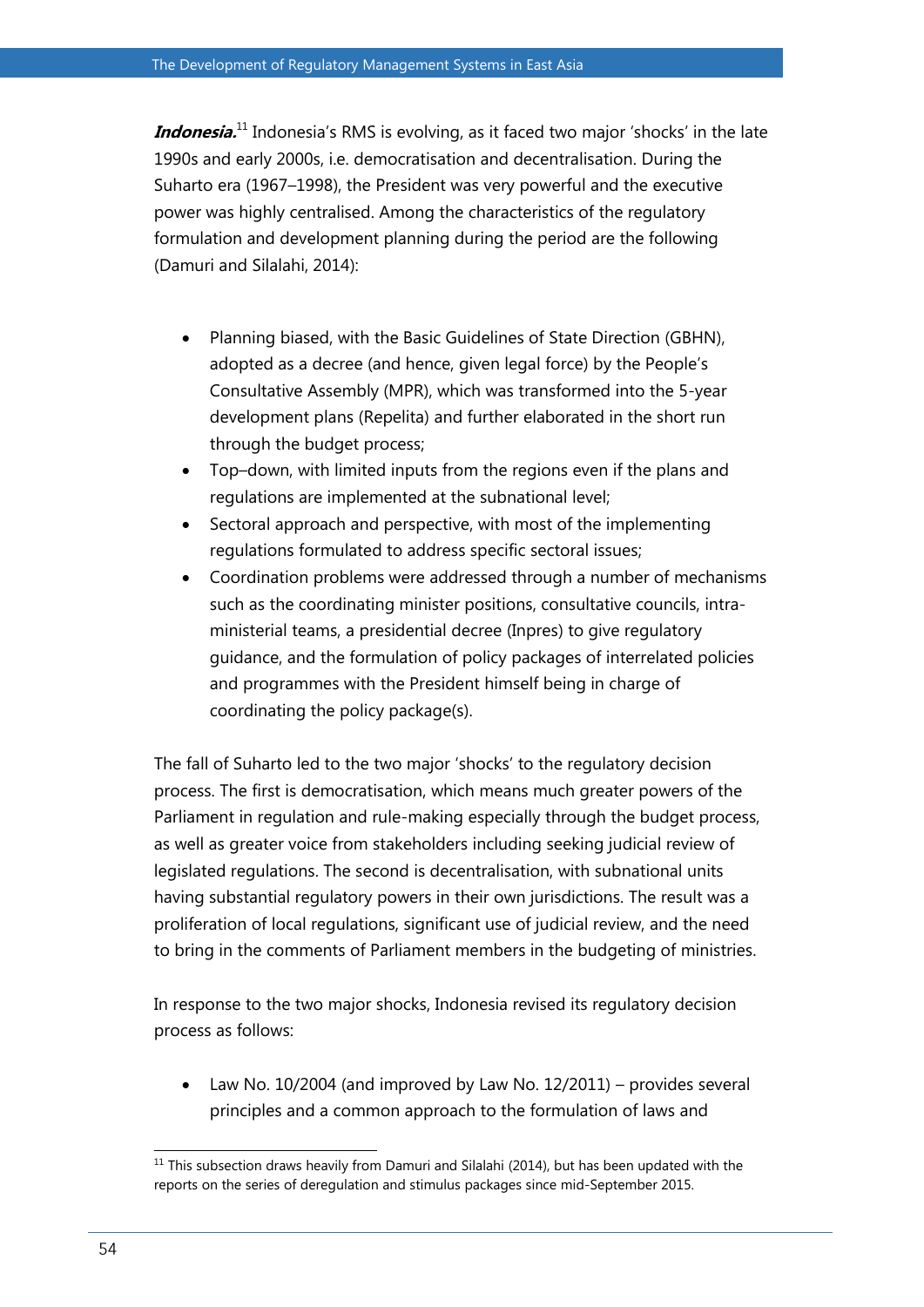regulations. Two aspects are worth highlighting. One is 5-year planning (Prolegnas) and subsequent prioritisation of laws and regulations on a yearly basis; the regulations include presidential regulations. The other is the mandatory RIA in terms of an academic study of the new bill. The academic paper differs substantially from the usual RIA because the former focuses on legal aspects, does not assess the direct and indirect effects to the economy and cost to stakeholders, does not have quantitative and empirical analysis, and seldom undertakes consultations with stakeholders.

- Specification of the scope of local authority, procedure in the formulation of local regulation, and the mechanism to ensure local regulations are consistent with national policy. This also includes the review of the thousands of local regulations and determining which need to be withdrawn.
- Coordination and harmonisation of regulatory elements through the coordinating ministers and ad hoc inter-ministerial committees to discuss concerned bill. Law No.12/2011 mentions consultation mechanism between ministries but there are no implementing regulations on the matter.
- Law No. 12/2011 also describes the consultation process with civil society and academics, but does not provide guidelines on appropriate public consultation as of 2014. The law also stipulates the dissemination of bills and drafts of regulations. However, websites of ministries and agencies are 'often poorly managed and infrequently updated' (Damuri and Silalahi, p.13).

Overall, the elements of an RMS are present in Indonesia. However, most of them – such as RIA, stakeholder consultation, and dissemination – are merely the semblance of the elements of a quality RMS. Moving forward, the challenge is in reframing and strengthening them towards a well-performing RMS. However, this calls for the more fundamental way forward; that is, a clear policy and concerted effort at instituting GRP and at establishing a well-performing RMS as a major growth and competitiveness strategy for Indonesia.

There are strong indications that Indonesia is moving more forcefully into improving its regulatory regime. In response to the economic slowdown and the need to move the economy away from heavy dependence on commodities exports whose prices have plunged, the Indonesian government has unveiled a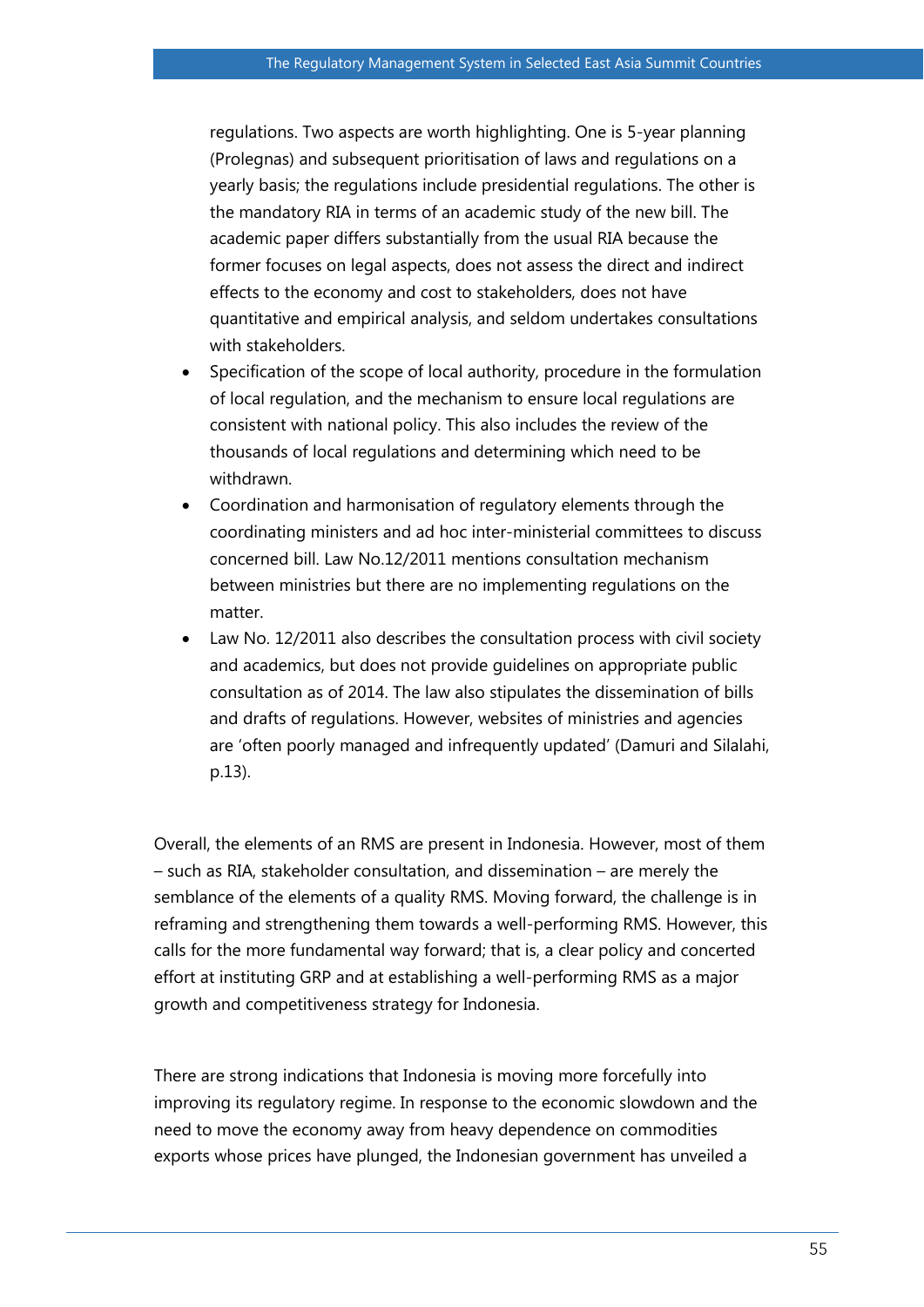series of 10 deregulation packages (so far) since mid-September 2015. Thus, in the first package, 89 regulations were restructured out of 154 regulations under investigation for reasons of inefficiency due to overlapping or duplicative regulations '…in order to strengthen coherence and consistency, while slashing regulations that were blocking further development of the nation's industrial sector' (Indonesia Investments, 10 September 2015). Indeed, the President declared to reduce and streamline around 42,000 regulations (presidential, ministerial, central, local, and district levels) that he believes hinder investment. Bappenas' tool of regulatory review process allows for classifying the regulations into 'inconsistent', 'duplication', multi-interpretative', and 'inoperative' (CSIS, 2016, p.2). The review and reform of regulations that support cutting of red tape and EODB has been complemented with a series of other economic reform policies that include speeding up investing licensing for investment in industrial estates, relaxation and/or reducing tariffs, tax incentives, scrapping of double taxation on real estate investment trusts, deregulation in investment banking, and opening up further to foreign ownership of more economic sectors. It appears that the series of economic reform would continue, with the preparation of the planned 11th package focusing on reducing dwell time at ports and reduction of logistics cost in Indonesia (Indonesia Investments, 25 February 2016).

As the country deepens and implements its reforms and moves towards a cohesive policy and programme of government-wide efforts at improving the regulatory systems, administrative processes, and institutional coordination, Indonesia would effectively transition from 'starter' to 'enabled' stages.

**The Philippines.**<sup>12</sup> The Philippines has undertaken a series of major economic reforms since the latter 1980s into the 2000s opening up the economy; dismantling monopolies; liberalising a number of highly regulated sectors like telecommunications, energy, and water; devolving and decentralising a number of national government functions; etc. The big policy reforms tended to be sectoral and macroeconomic stabilisation policies but did not segue into a concerted big push at improving the quality of regulations and the regulatory process, design, and implementation unlike in Viet Nam. Arguably, this is partly because regulatory policy is a relatively new discipline that was largely espoused by the OECD to which the Philippines is not an associate, unlike Indonesia and Viet Nam. As Llanto (2015) highlights, governance issues, together with 'weak

 $\overline{a}$ 

 $12$  This subsection is taken or draws heavily from Llanto (2015).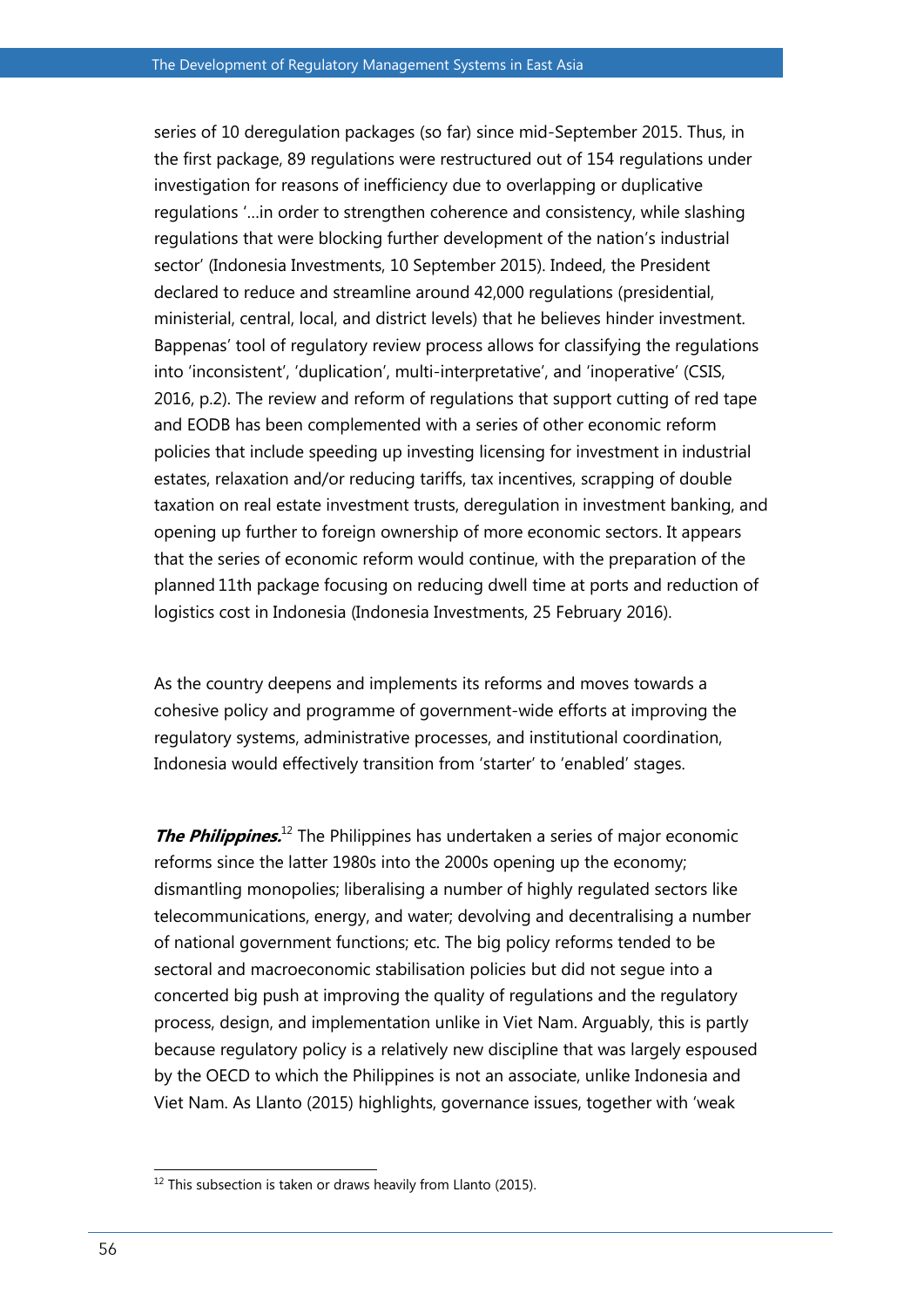…institutions', have tempered the benefits to the country of the big policy and institutional reforms it has undertaken since the late 1980s.

At the same time, 'alignment of political and institutional interests with regulatory objectives and the expected benefits arising from the regulation can ensure support for and implementation of good regulations…[while] satisfaction of personal political objectives collides with regulatory reform efforts…[can] derail passage of good laws…[thereby bringing out the] tension …between implementation of good regulations on the one hand, and on the other hand, the weak capacity of Philippine institutions and the intervention of conflicted politicians who have no incentive to arbitrate among competing interests with the general welfare of society in mind' (Llanto, 2015, pp.15–16).

Llanto (2015) asserts that improving the regulatory quality and developing a wellperforming RMS can help address the governance issues that the Philippines has faced for a significantly long time. Comparing the country's actual situation with the requirements of a high-quality RMS:

- The Philippines does not yet have a '…strong central oversight body or institutional mechanism that would systematically coordinate, check for consistency and review efforts on new regulations or amendments to existing regulations contemplated by different regulators' (Ibid., p.22). The current regulatory institutions (i.e. NEDA interagency committees under the NEDA Board, congressional oversight committees) are not mandated, nor do they have the capacity, to undertake the oversight and review role on new or existing regulations. In effect, the regulators in the country operate in 'regulatory silos' (Llanto, p.23).
- Philippine regulators are not required to undertake RIAs and issue RISs on their new regulations or revisions of existing regulations, although they typically do cost–benefit analysis. However, the results of such exercises are not made available to analysts, researchers, and the public. The country has started an Asian Development Bank–funded pilot RIA project to develop capacities in three ministries and to be rolled out to other agencies in the future, with NEDA aiming to establish a central office for best regulatory practice (see Llanto, 2015).
- Perhaps more fundamentally, there is yet no overarching government policy and strategy to institute GRP in the whole government and establish a well-performing RMS in the country.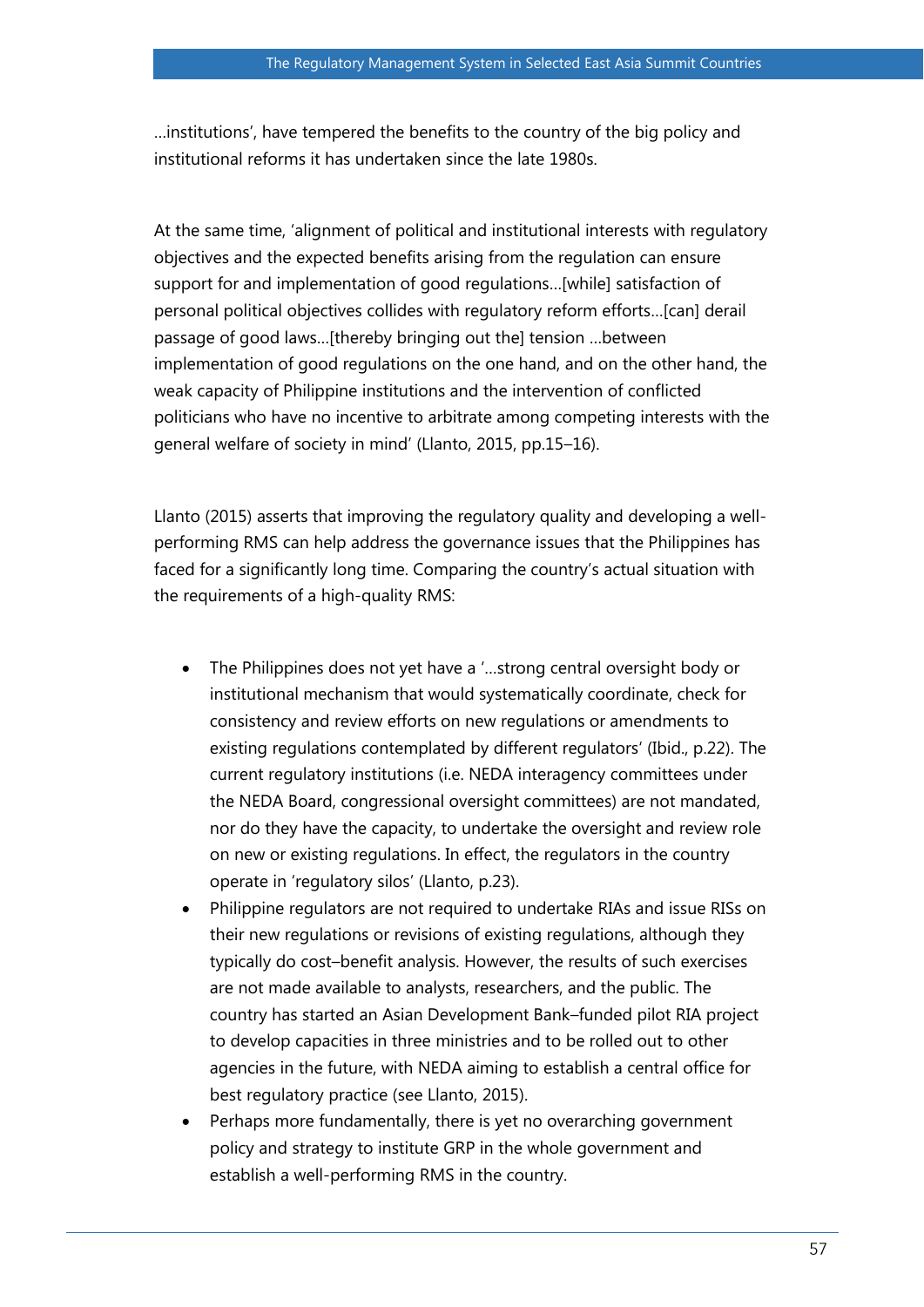Arguably, it is the institutional weakness of the country's regulatory system, together with the country's comparatively poor business and investment climate and performance vis-à-vis its neighbours in East Asia and globally – as reflected in the low ranking of the Philippines in the EODB, Logistics Performance and Global Competitiveness Indices – which has forced the Philippine business sector to catalyse the creation, and drive the operations, of the National Competitiveness Council (NCC) in 2006. The NCC is a public–private council with two co-chairs from the government and the private sector, and with 14 technical working groups dealing with key areas affecting business and investment, similar to the PEMUDAH Task Force in Malaysia. (NCC was borne out of the earlier Public–Private Task Force on Philippine Competitiveness, which oversaw the drafting of a competitiveness policy framework for the country.) With strong support from the current president, NCC has shepherded some significant business reforms that have helped improve substantially the global ranking of the Philippines in the last few years in indicators such as EODB and Global Competitiveness Index.

As highlighted by Llanto (2015), the success of NCC brings out important lessons, including the importance of transparency, execution and delivery, teamwork, the need to focus on multiple fronts, embedding and institutionalising change, maintaining momentum, and the importance and effectiveness of public–private collaboration. It is also important to emphasise the critical role of political support from the top, which to some extent explains the success of NCC and the weakness of its predecessor, the Public–Private Task Force on Philippine Competitiveness.

Despite the success of NCC, the large gap between the Philippines and the front runners in ASEAN and East Asia in the global ratings and rankings of business and investment climate and performance indicators suggests that much more needs to be done moving forward in the Philippines. What differentiates PEMUDAH from NCC is that the former is operating under a clear government policy and strategy of embedding GRP, modernising business regulations, and establishing a quality RMS as an economic competitiveness and growth strategy, moving Malaysia out of a middle-income trap and towards a high-income country.

Moving forward, Llanto highlights the importance and potentials of a wellperforming RMS in the Philippines. The elements of the RMS prevailing in the country would need to be strengthened and be '…pulled together into a coherent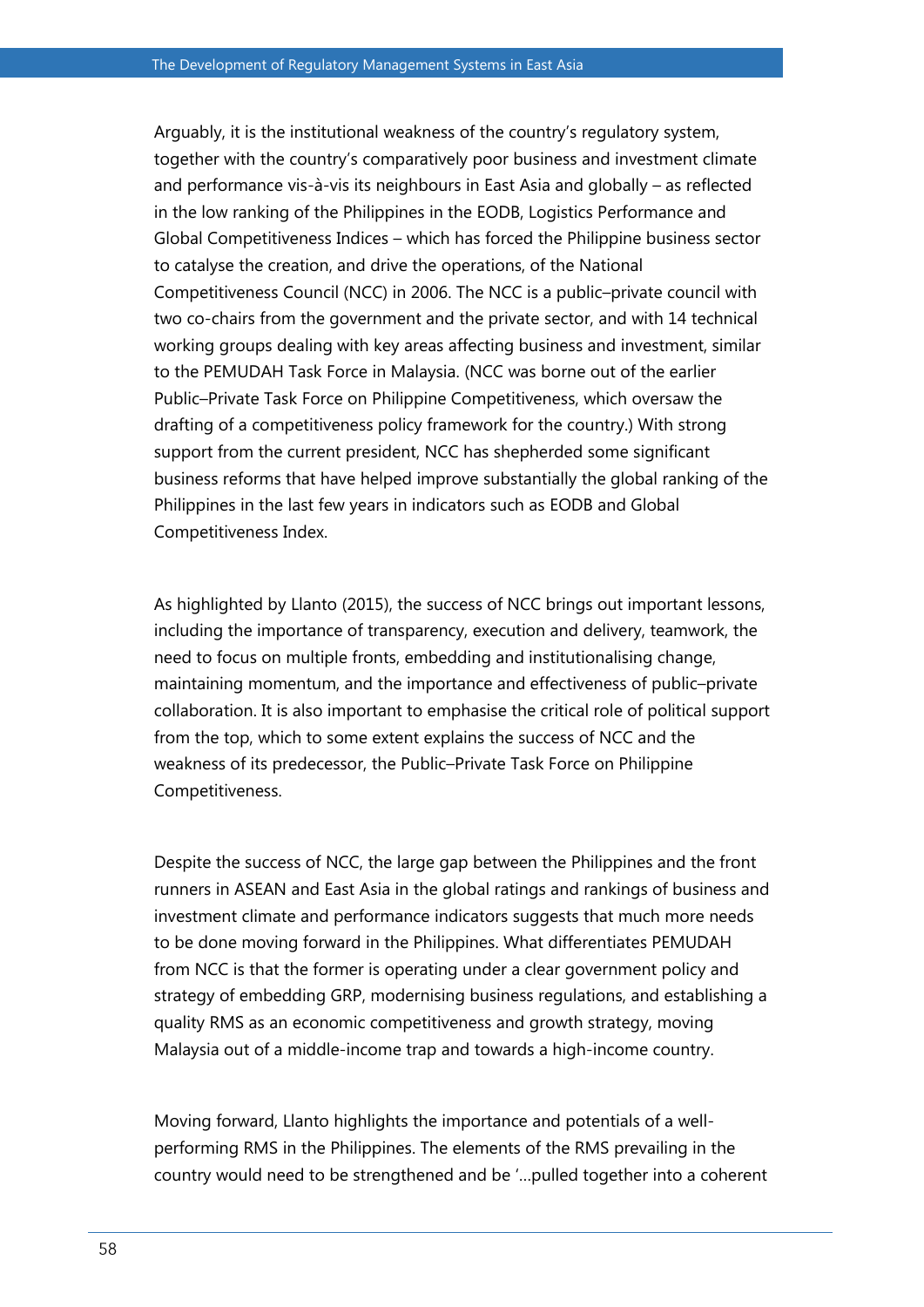and coordinated system' (p.65), backed by '… political will and able leadership to surmount ….opposition from vested private groups and conflicted politicians' (p.64).

**Thailand.**<sup>13</sup> Until 2015, significant regulatory reform in Thailand had been largely sectoral, best exemplified by the corporatisation and privatisation (of state-owned enterprises) reforms in the transport, energy, and telecommunication sectors. These reforms were catalysed initially by the need to increase supply capacity in the face of surging demand from a fast-expanding economy, followed by the IMF conditionality after the 1997 crisis in the country and expressed in the Master Plan for State Enterprise Sector Reform. The privatisation drive of SOEs was also emphasised in the early 2000s during the Thaksin government as a driver of Thailand's economic growth.

Until 2015, there was no major policy initiative and concerted government effort at embracing GRP and developing a well-performing RMS, unlike in Malaysia and Viet Nam. There has been a large element of fragmented sectoral policy formulation in Thailand because under its code of administrative law, ministries and departments are given significant legal authority and leeway in setting regulations. At the same time, inasmuch as Thailand's governments are usually coalition governments (except under the Thai Rak Thai party), '…each party would not interfere in the other parties' line of responsibilities' (Poapongsakorn and Nikomborirak, 2003, p.145).

De jure, Thailand has few of the important elements of a well-performing RMS; however, de facto, they are not. Thus, for example, RIA was made mandatory in 2004 for the submission of any regulation to the Council of Ministers for policy approval; and the RIA is in line with OECD guidelines. However, '…most of the RIA reports are only 3–4 pages and the quality…not useful in the legislation process; the RIA process starts after the draft bill is finalised; RIA is required only [for] the [proposed] Act that [goes] to Parliament but not with the lower levels of legislation; e.g. Royal decree, Ministerial regulations; no RIA guideline...; no stakeholder consultation and/or public participation in the RIA process; no dedicated agency …scrutinizing the RIA report' (Ongkittikul and Thongphat, 2015, p.29). In short, the RIA is ineffective because the real essence of a good and effective RIA (e.g. stakeholder consultation on alternative options, use of RIA from

 $\overline{a}$  $^{13}$  This subsection is taken or draws heavily from Ongkittikul and Thongphat (2015), and Nilprapunt (2015a, 2015b, 2015c).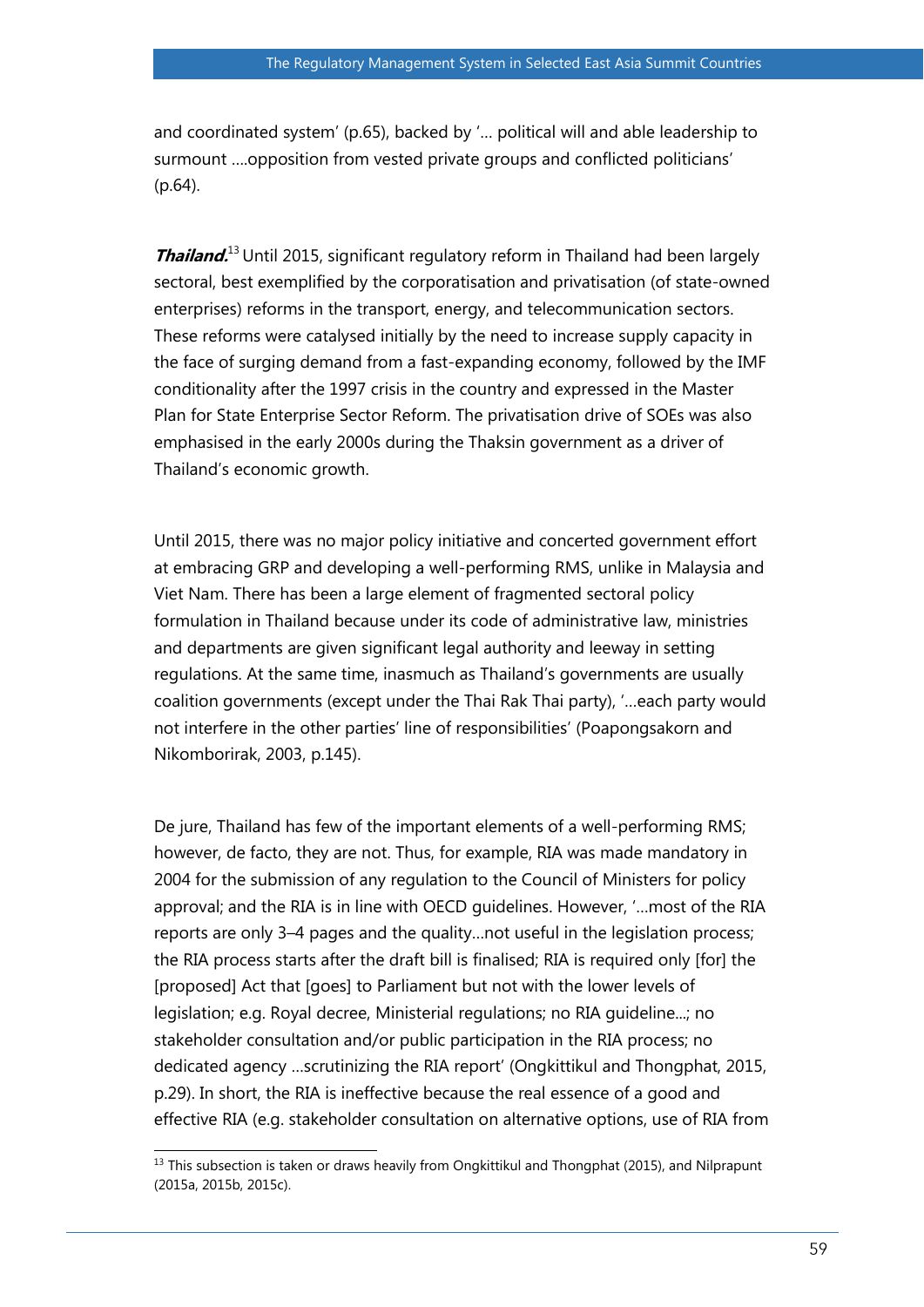the beginning of the policy process, quality review of RIA reports) is missing in the way it is implemented in Thailand.

What mitigates the poor RIA process on new regulations is the Thai model of a committee having the legal authority to issue, change, or scrap a regulation (Poapongsakorn and Nikomborirak, 2003, p.129). The committee is composed of senior officials from the core agency and from other ministries which will be affected by the regulation, as well as outside experts (such as academics, businessmen, representatives from business associations, and former senior officials) (Ibid.). The outside experts in the committee could be the venue for stakeholder views, for example. However, the committee members could have a conflict of interests, and/or be subject to heavy influence by business or politics (Ibid., p.129).

Both the Poapongsakorn and Nikomborirak (2003) and the Ongkittikul and Thongphat (2015) papers highlighted the lack of policy coherence arising from the structure of rule-making and dynamics of parliamentary coalitions. The substantial rule-making power of ministries and departments in addition to the Parliament has meant that '…the Council of Ministers often has no incentive to legislate new law since the administrative process could be handled by the executive branch and the legislation process takes longer time' (Ibid., p.31). And as indicated above, ministries tend to be relatively independent because of the nature of coalition governments in Thailand, except when there is a dominant party in Parliament and/or strong Prime Minister. There is yet no inter-ministerial mechanism to coordinate regulatory reform nor a central body that oversees the RMS and ensures the quality of regulations (Poapongsakorn and Nikomborirak, 2003, p.146).

Until 2015, the Thailand case appeared to have some semblance to the Japan case in view of the relatively independent and powerful, de facto, ministries and the vulnerability of the ministries and departments to business interests. In addition, Thailand also performed well in EODB indicators just as Japan performs very well in governance indicators. Like Japan, the challenge had been in forging a comprehensive economy-wide regulatory policy and management system improvement agenda that would help the country propel further upwards in EODB and regulatory quality indicators similar to Malaysia.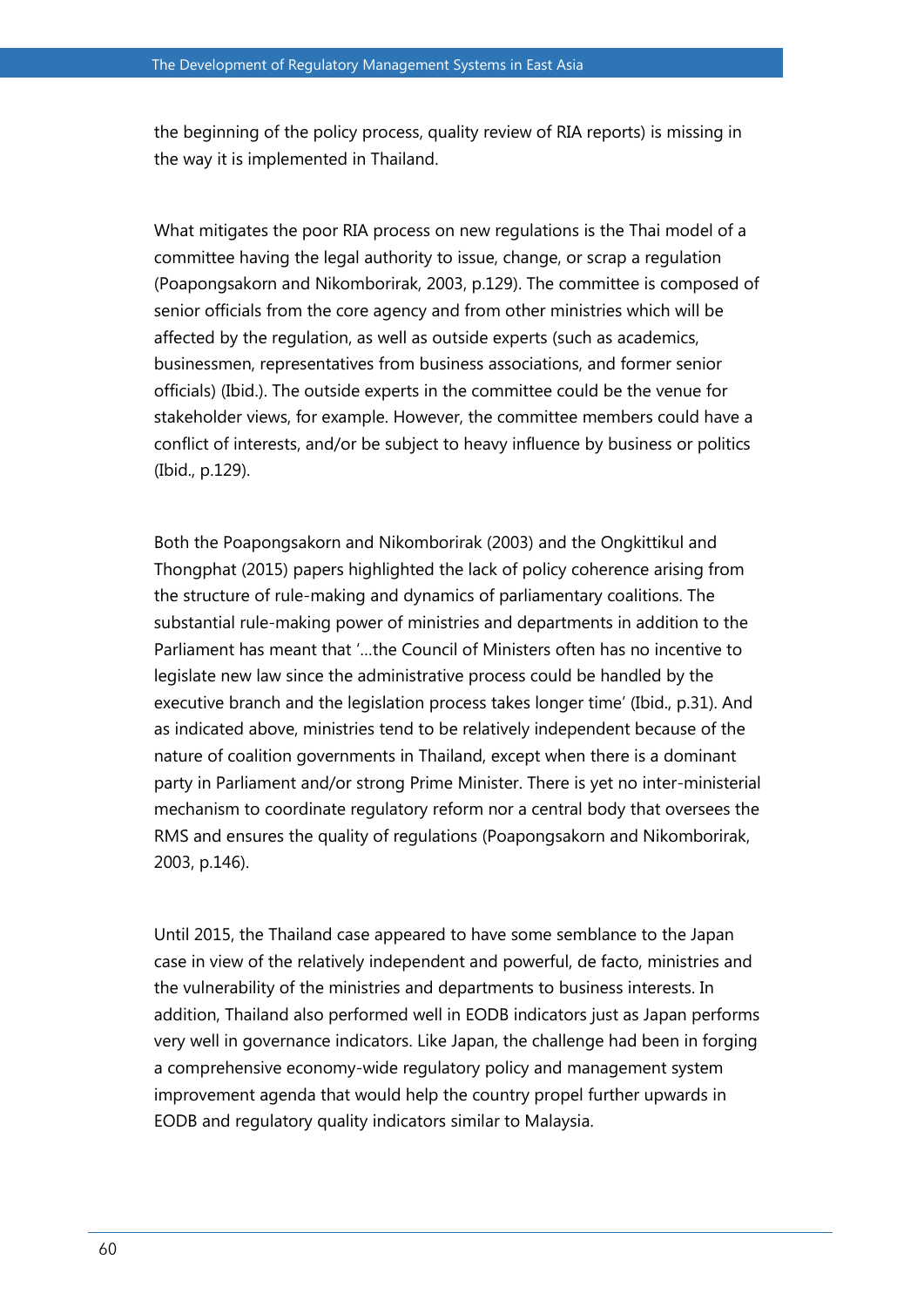The Royal Decree on Review of Law B.E. 2558 (2015) and the Licensing Facilitation Act B.E. 2558 (2015) (see Nilprapunt, 2015a and 2015b) provide the strong legal foundation for a robust government-wide RMS in Thailand. Among the salient provisions of the Royal Decree on Review of Law are the following (Nilpraprunt, 2015a, pp.2–5):

- All portfolio ministers shall order all related agencies to report all laws under their responsibilities and the same reported to the Law Reform Commission within 1 year of the Royal Decree coming into force.
- All portfolio ministers are required to review all laws every 5 years for improvement, revision, or repeal with the aim of strengthening national competitiveness, sustainable development, meeting international obligations, lessening adverse effects or unnecessary burden to the public, preventing, and suppressing corruption, etc.
- All portfolio ministers are required to submit an annual report on the implementation of the Royal Decree to the Council of Ministers and the National Legislative Agency.
- All the laws shall be translated into the ASEAN working language (i.e. English), which needs to be available to the public within 2 years of the Royal Decree coming into force.
- Information on the Law, including the translations, are available to the public without charge and via information technology system.

Similarly, the Licensing Facilitation Act stipulates, among others, the following (Nilprapunt, 2015b, pp.2–5):

- Each government agency with the authority to issue licences is required to review every 5 years those laws that grant it the authority to issue licences, whether such licensing needs to be repealed or replaced by another measure.
- Each government agency with the authority to issue licences is required to prepare a licensing manual that stipulates the rules, procedures, and conditions (if any), work flow, period of time for the granting of licence, and document requirements. Submission of application can be made by electronic means.
- The Public Sector Development Commission must ensure that the work flow and period of time for granting the licence are compliant to the rules and procedures of good public governance.